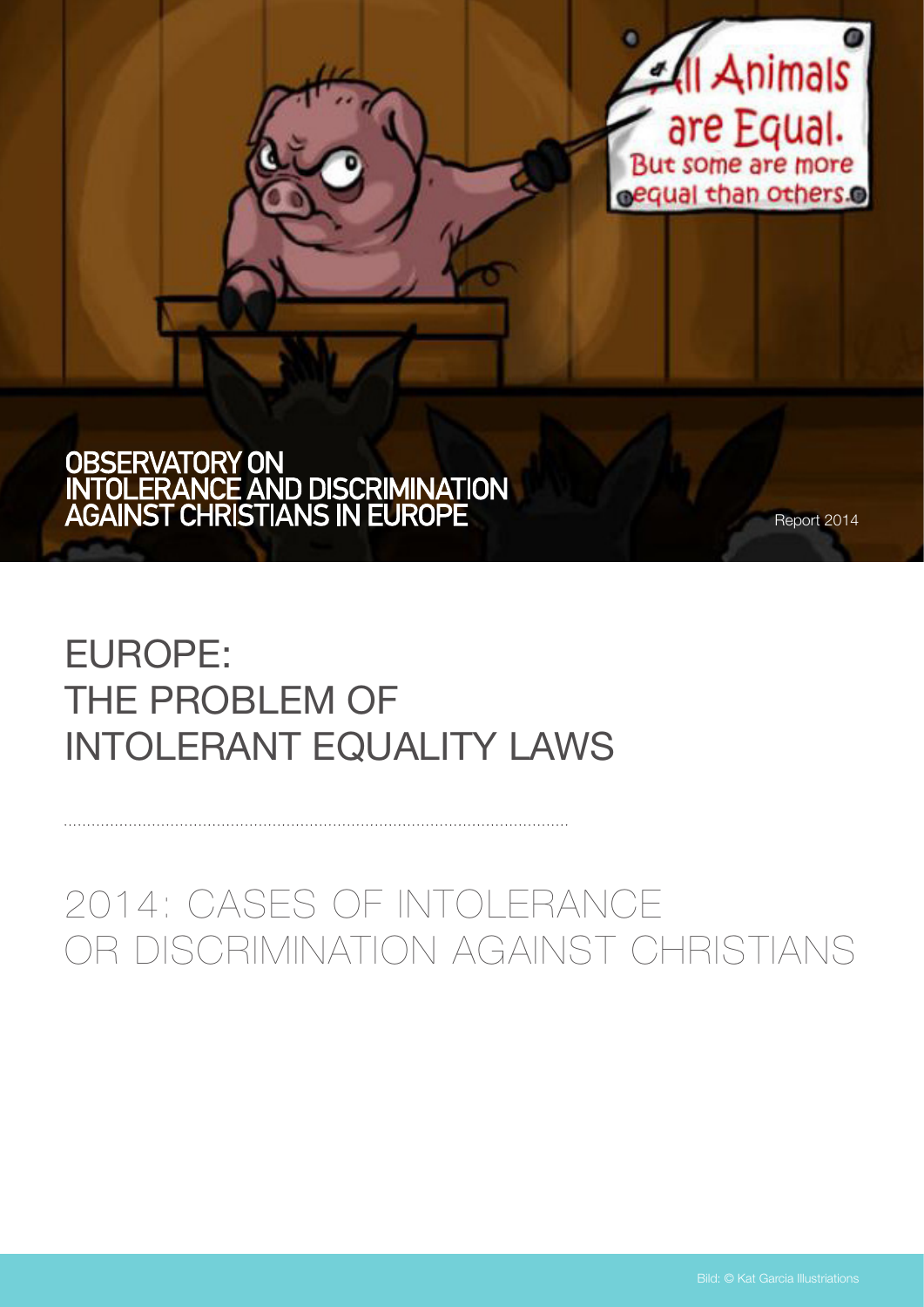Special thanks to Paul Coleman (United Kingdom) and Karina Walinowicz (Poland) and many others for making this publication possible through their time and skills.

Who we are

The Observatory on Intolerance and Discrimination against Christians is a registered non-governmental organisation in Austria. The Observatory which monitors and catalogues instances in which Christians and Christianity are marginalised or discriminated against throughout Europe. The Observatory focuses mainly on the European Union and accession countries). The Observatory briefs international government organisations and offers its findings especially to politicians, NGOs, journalists and interested individuals through our website. The Observatory is a member of the Fundamental Rights Platform of the EU-Fundamental Rights Agency.

Its work aims at encouraging victims of intolerance and discrimination to tell their stories, and to raise awareness among all people of good will that the phenomenon ought to be taken seriously and is in need of a common response.

Report to us! Have you been discriminated against on account of your Christian faith? Have you been verbally attacked and silenced when stating a Christian position? Do you know someone who has been mistreated in any way because he or she is Christian?

Please email us your story at observatory@IntoleranceAgainstChristians.eu



Impressum: Observatory on Intolerance and Discrimination against Christians in Europe Möllwaldplatz 5 A-1040 Vienna, Austria www.IntoleranceAgainstChristians.eu

Permission granted for unlimited use. Credit required.

MAIN EDITOR: Dr. Gudrun Kugler, MTS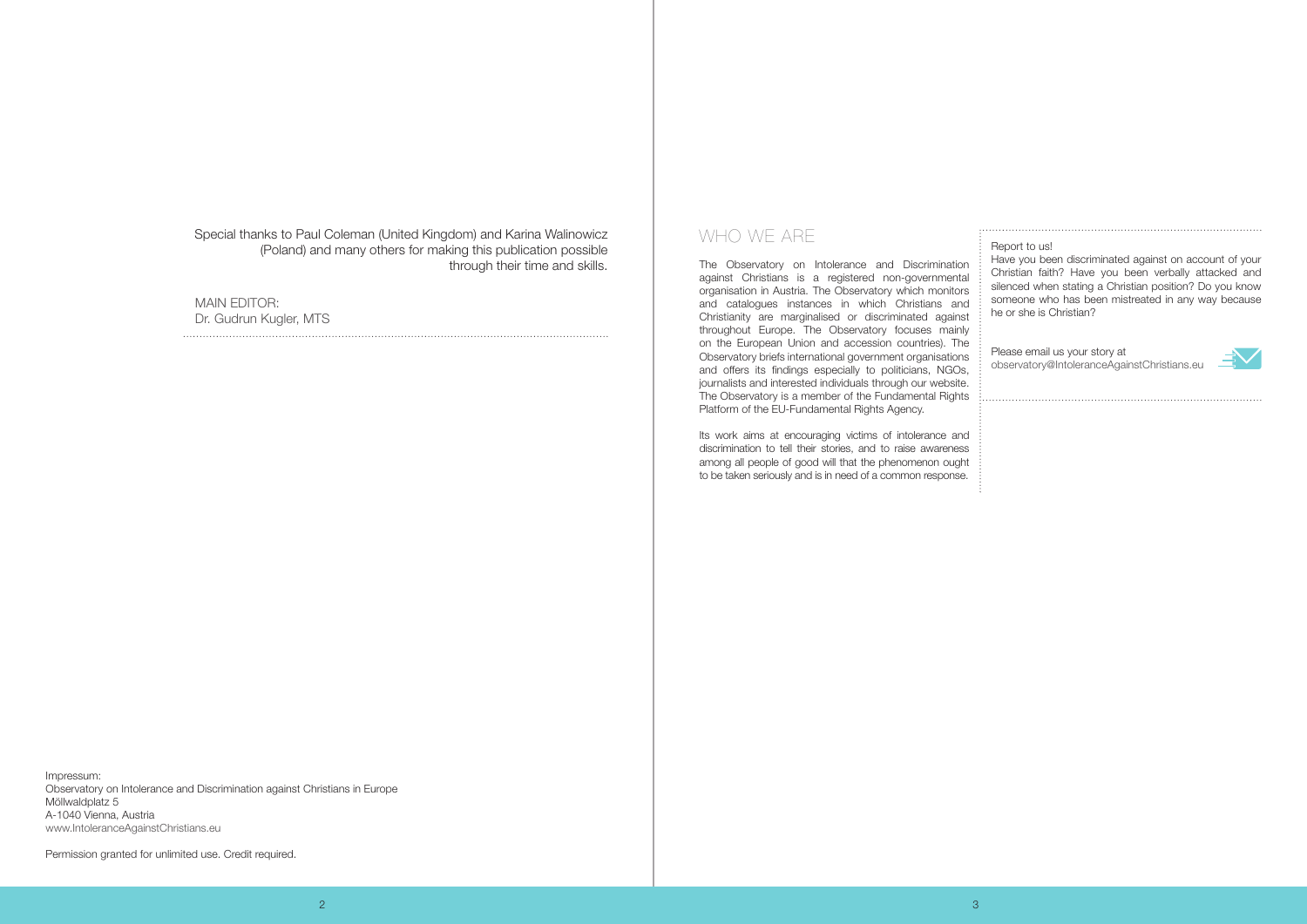## TABLE OF CONTENTS

| <b>INTRODUCTION</b>                                                                                                                                                                                                                                                                                  | S.5                                              |
|------------------------------------------------------------------------------------------------------------------------------------------------------------------------------------------------------------------------------------------------------------------------------------------------------|--------------------------------------------------|
| CHAPTER 1:<br>THE PROBLEM OF INTOLERANT EQUALITY LAWS                                                                                                                                                                                                                                                | S.6                                              |
| - THE HIDDEN BIAS OF ANTIDISCRIMINATION LAW<br>- WHERE IS THE NECESSITY FOR EQUAL TREATMENT LAWS?<br>- ENTERPRISES' GOOD REASONS AGAINST THE HORIZONTAL DIRECTIVE<br>- A HUMAN RIGHT TO NON-DISCRIMINATION?<br>- WHO IS MORE EQUAL?<br>- WHAT IS TO COME NEXT?<br>- CONCLUSION: LOOKING FOR EQUALITY | S.7<br>S.8<br>S.8<br>S.9<br>S.10<br>S.10<br>S.11 |
| CHAPTER 2:<br>PROBLEMATIC CASES ON THE BASIS<br>OF INTOLERANT EQUALITY LAWS                                                                                                                                                                                                                          | S.12                                             |
| - (a) Businesses<br>- (b) Faith-based Charities<br>- (c) Renting Private Property<br>- (d) Private educational establishments<br>- (e) Marriage Registrars                                                                                                                                           | S.12<br>S.12<br>S.13<br>S.13<br>S.14             |
| CHAPTER 3:<br>CASES OF INTOLERANCE<br>AGAINST CHRISTIANS IN 2014                                                                                                                                                                                                                                     | S.14                                             |

## Introduction

2014 was a terrible year for religious freedom. Inconceivable suffering was inflicted upon Christians and members of other religions by Islamic militants.

In June, the European Court of Human Rights in Strasbourg underlined the importance of the institutional dimension of freedom of religion. This judgment is a step towards reasonable accomodation of faith in contemporary society and will hopefully serve as a model in similar debates and decisions in the future (http://www. intoleranceagainstchristians.eu/report-document/theeuropean-court-of-human-rights-reaffirms-autonomy-ofreligious-organisations.html).

The Observatory's task is to analyse the situation of Christians in Europe. Not in order to compare or diminuate what is happening elsewhere. But to stay vigilant when it comes to the protection of human rights, be it even in a subtle way.

Therefore we would like to draw your attention to interesting facts regarding Freedom of Religion which arose in 2014:

In September, a Christian registrar who had been dismissed for indicating she would not be willing to perform samesex marriages, was finally reinstated after a successful appeal in which it was ruled that her employer had failed to take a "balanced view" of her religious beliefs (http://www. intoleranceagainstchristians.eu/report-document/ukmarriage-registrar-reinstated-to-accomodate-religiousbeliefs.html).

While awareness regarding religious freedom is growing. legal projects are under way to place restrictions on religious freedom especially for Christians. A key concern is the so-called horizontal equal treatment directive which is being pushed at the level of the European Union and partly also nationally. In the following, we explain the scope and the associated problems of such legislation (chapter 1). Afterwards we provide key examples (chapter 2), before we conclude this report by portraying in short the 150 most striking cases of intolerance or discrimination against Christians in Europe in 2014 (chapter 3).

In November, the international Catholic charity and Pontifical Foundation Aid to the Church in Need (ACN) published a report entitled Religious Freedom in the World Report 2014, which was first presented on November 5th, 2014. It expressed explicit worries about the deterioration of religious freedom in Germany, the Netherlands, France, the United Kingdom, Denmark, Norway, and Sweden (http://www.intoleranceagainstchristians.eu/reportdocument/acn-religious-freedom-report-2014-seveneuropean-countries-worrying.html).

The Organisation for Security and Cooperation in Europe's Office for Democratic Institutions and Human Rights (ODIHR) published its annual report on hate crimes in the year 2013 on November 17, 2014. The report provides an overview of data collected on hate crimes, and of responses to hate crimes and portrays countless hate crimes against Christians. The Observatory on Intolerance and Discrimination against Christians in Europe submitted a 170-page report to this OSCE/ODIHR publication (http:// www.intoleranceagainstchristians.eu/report-document/ observatory-submits-170-page-report-on-hate-crimesin-europe-to-osce.html).

A study published in November 2014 said that while 30% of the population agree, 67% disagree with the dechristianisation of religious and cultural traditions, 47% of Germans think that Germany is not self-confident enough with its Christian traditions (http://www. intoleranceagainstchristians.eu/report-document/47-ofgermans-say-germany-is-not-self-confident-enoughwith-its-christian-traditions.html).

Dr. Gudrun Kugler Vienna, April 2015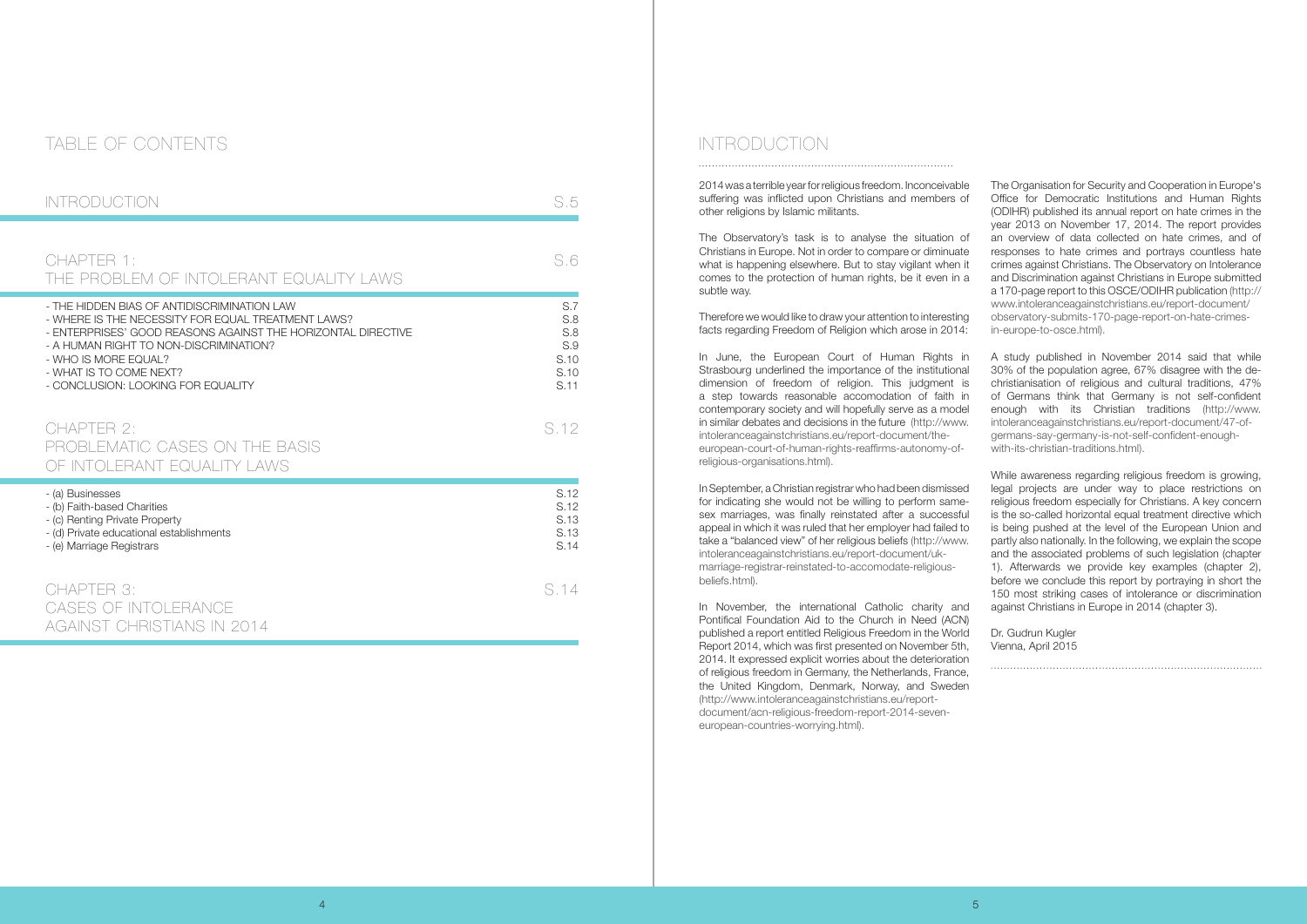## CHAPTER 1: THE PROBLEM OF Intolerant Equality Laws

By Gudrun Kugler

Equality has become a major principle of political and legal thinking. Equality before the law which was achieved over centuries of liberation movements has turned into equality of moral choices, equality in statistics of how men and women live, and equality of how individuals treat each other. These understandings deviate quite far from the original meaning of equality before the law, which we rightly hold on to. Yet, this development remains largely unchallenged. It currently mounts in the adoption of intolerant anti-discrimination legislation being debated at the EU - level especially in the context of the so called horizontal equal treatment directive, and at many European national levels. A number of human rights are at stake and religious freedom and freedom of conscience - especially of Christians in Europe – is in great danger.

The current EU - equal treatment directives, which are already binding in the entire European Union, contain for the private sector "only" the prohibition of discrimination in the area of employment, in the area of gender and race and ethnicity they cover also the provision of goods and services. The proposed horizontal equal treatment directive does not meet approval for good reasons: the extension of the ban on discrimination in the provision of goods and services in the private sector on the additional grounds of sexual orientation, as well as religion and belief would have dramatic consequences. While this subject matter requires unanimity in the Council of the European Union, it is expected that under the Dutch presidency in 2016, the horizontal directive might advance. It must be noted that while unanimity makes it harder to find consent, it makes it virtually impossible to withdraw the legislation once agreed upon.

A Christian religious high official was recently looking for a secretary. His legal advisor wisely asked the commission for equal treatment before publishing the job advertisement: would they be able to reject a headscarf-wearing Muslim woman? The answer was no. On the basis of the first four equal treatment directives,<sup>1</sup> European law allows a distinction due to religion in church employment only when there is a "genuine, legitimate and justified occupational requirement", such as when it comes to preaching to the faithful.<sup>2</sup>

The object of discussion is the prohibition of unequal treatment on the grounds of religion or belief, age, or sexual orientation, concerning the provision of goods and services by the private sector. Depending on the legal details of the directive: Would a Christian printer still be able to decline printing a disrespectful images? Would a Jewish hotel owner have to rent out his assembly conference rooms to a militant Muslim society? Would a homosexual landlord still be able to sublet his house to homosexuals only? Would a private rail traffic company still be allowed to give exclusive discounts to the elderly? Would a Catholic matchmaking agency which is specialised in bringing together people who share the same faith, have to open its doors to people of other faiths? Would a couple, whose daughter had been estranged through the scheming of a radical sect be able to deny a member of that sect to rent an apartment in their house?

Would an evangelical graphic designer have to design an invitation to the celebration of a same-sex union if requested? Would a Christian photographer have to take their pictures, the pastry chef to bring a special cake created for the event? And so on and so forth. Why would a graphic designer, a photographer and a pastry chef not want to work for the celebration of a same-sex civil partnership? Not because they reject homosexuals. But because they do not want to support such a marriagelike event for religious and conscientious reasons. Jean-Jacques Rousseau writes: "I have never thought, for my part, that man's freedom consists in his being able to do whatever he wills, but that he should not, by any human power, be forced to do what is against his will." Differential treatment could be legitimized if a judge deemed it to be "appropriate and necessary." The Is it really the government's job to enforce an alleged advancement of society through educational laws and police force? How much does the governmental legislature believe its citizens to be in need of education? Socially and morally motivated legislation leads to dishonesty and lawlessness. The era of prohibition in the United States, which made the mafia powerful, is a good example.

The proposal for the horizontal equal treatment directive of the European Union is nothing else but an unacceptable patronisation of the people. The German Centre for European Policy (CEP) talks about "threatening with state intervention" aimed at a "re-education of society".<sup>3</sup> Interestingly, it is those who legitimise the state and who pay for its existence, whom the state seeks to re-educate with arbitrary morals.

| Area               | Employment | Provision of Goods and Services |
|--------------------|------------|---------------------------------|
| Gender             | Χ          | X                               |
| Race or Ethnicity  | X          | X                               |
| Religion or Belief | Χ          | Proposed                        |
| Handicap           | Χ          | Proposed                        |
| Sexual Orientation | Χ          | Proposed                        |
| Age                | Χ          | Proposed                        |

consequence would be private entrepreneurship regulated by judges, implying costly lawsuits and a lack of legal certainty, impeding long term business planning. The proposed reversal of the burden of proof contradicts our legal system and brings forth further difficulties. Instead of the "benefit of the doubt" the equal treatment legislation allows for the "benefit of the victim of discrimination" only. Times are hard for small businesses as it is, why impose additional sorrows and constraints? For the government itself, controlling the compliance with these regulations imposes a significant additional effort. All of this in the end paid for by society at large.

Just imagine a member of this Christian official's church entered the office: The obviously Muslim lady in the reception area could create quite a bit of confusion. This particular church dignitary decided not to publish the job advertisement, choosing instead to look for someone unofficially. The many locals qualified for the job who never had the chance to apply paid the price of for the current system of anti-discrimination legislation.

Extending the prohibition of discrimination to the private sector would have similar consequences. Services that are publically advertised today would seek to reach their customers in less public ways – and others potentially interested would never hear of them. This would cause a rise of prices. The "protected groups" might get shunned due to fear of lawsuits. In the end it is the consumer who pays for this legislation. Though surprising at first glance it is important that discriminatory behaviour be permissible in the market, despite its possible immorality or social undesirability. Granted, a rejected customer must look

for another provider of the service he is seeking. But this hardship ought to be carried in the name of freedom, including the freedom to take wrong or unpleasant decisions. This complies with Voltaire's notion of tolerance: Being of an entirely different opinion but at the same time defending the other one's right to their view "until one's last breath". With this idea we are all invited to learn to live with imperfect behaviour of other people.

## THE HIDDEN BIAS OF ANTIDISCRIMINATION LAW

Equal treatment legislation is phrased in an impartial way. But practice shows that it is very often Christians who are taken to court. Some examples: A Spaniard paid 12'000 Euros of administrative penalties because he was not willing to make his restaurant available for the celebration of a same-sex union.<sup>4</sup> A couple in Britain running a private bed and breakfast had to pay up to 4'000 Euros of compensation fees because they denied a double room to an unmarried couple.<sup>5</sup> A US - Christian dating agency was forced to add the search option

"I am a man looking for a man". Equal treatment laws create irresolvable moral conflicts for Christians by forcing them to choose between their belief and their business. In some countries equal treatment laws foresee

1 Clf. Council Directive 2000/78/EC of 27 November 2000 establishing a general framework for equal treatment in employment and occupation.

3 http://www.cep.eu/fileadmin/user\_upload/Kurzanalysen/Gleichbehandlung\_ausserhalb\_des\_Berufs/KA\_Gleichbehandlung.pdf 4 http://www.intoleranceagainstchristians.eu/case/madrid-restaurant-fined-for-refusing-to-host-gay-wedding-reception.html 5 http://www.intoleranceagainstchristians.eu/case/christian-b-b-owners-fined-for-denying-a-room-to-a-homosexual-couple.html

<sup>2</sup> Article 4(2) of directive 2000/78/EC.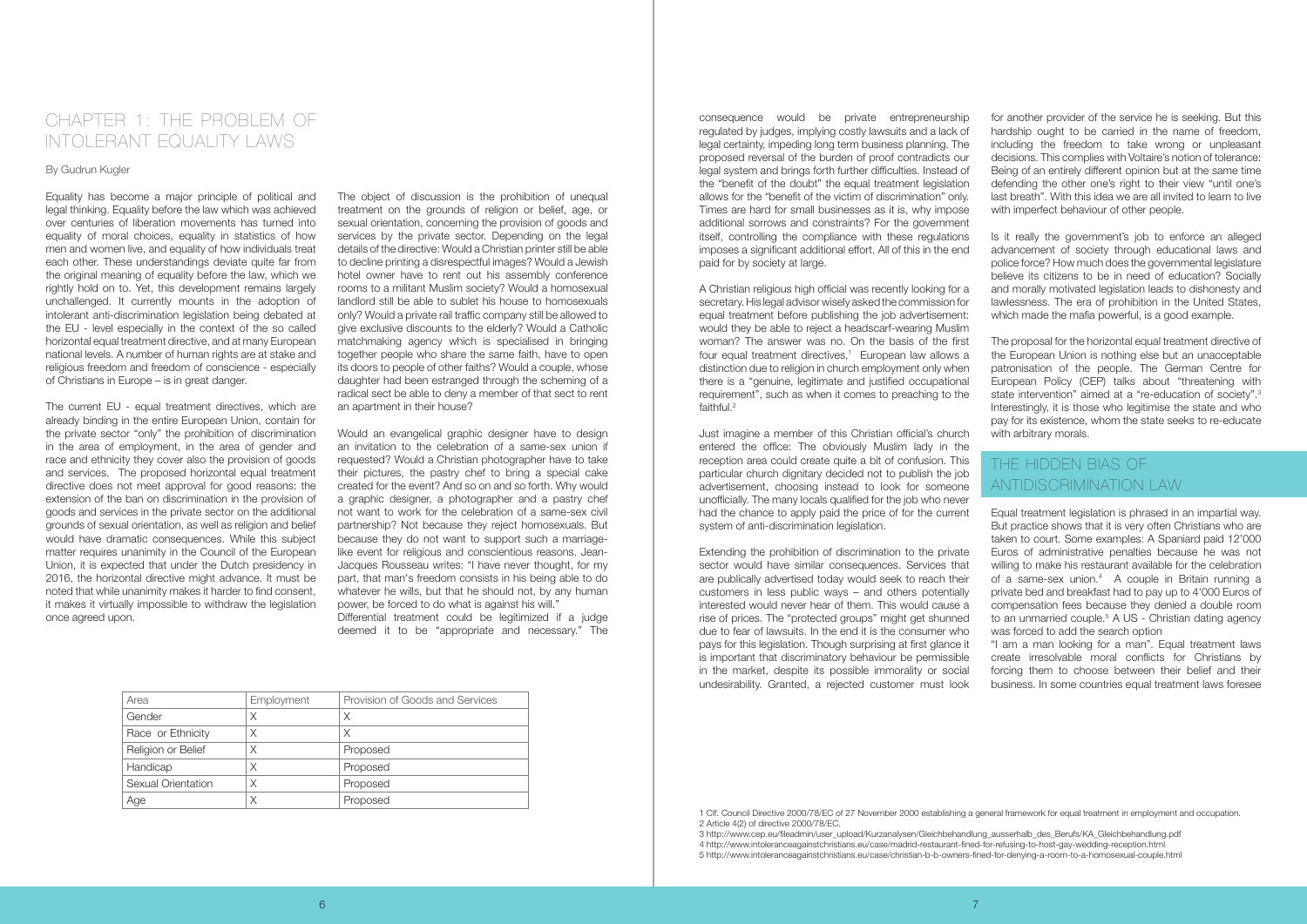administrative penalties, in others compensation fees. Explanatory materials to the laws often advise "painfully high" fines.

The Equality and Human Rights Commission of the United Kingdom presented a study in March 2015 saying that 'people reported being mocked for their beliefs, including Christians, who said their colleagues assumed they were bigoted. Some Christian-run services or businesses said they felt in turmoil about behaving in ways that they feared might breach the Equality Act 2010, which protects people from discrimination in the workplace and in access to goods and services.

Practically, the prohibition of discrimination in the provision of goods and services can cause an insoluble dilemma: to quit one's job, or one's religion.

Experience has shown that equal treatment laws lead to strategically motivated lawsuits.<sup>6</sup> In the UK it is a common occurrence that radical lobbies look for interaction with companies led by people with convictions conflicting with the law – for example practicing Christians – with the plan of launching law suit. Litigation Associations readily come in for support: They receive parts of the compensation fee and use this money to seek further lawsuits – the higher the compensation fees, the more remunerative the role of the victim.

## WHERE IS THE NECESSITY FOR EQUAL TREATMENT LAWS?

## ENTERPRISES' GOOD REASONS AGAINST THE HORIZONTAL **DIRECTIVE**

The Association of German Chambers of Commerce and Industry raised its voice against the horizontal equal treatment directive<sup>8</sup> saying that it would bring about "additional administrative burdens" and "less legal certainty". They also mentioned as reasons to oppose the draft directive the restrictions on freedom, the "factual discrimination of people who do not fit the criteria" and simply the lack of a problem significant enough to adopt such a law.<sup>9</sup>

The great political philosopher Charles de Montesquieu advised that if it was not necessary to make a law, it was necessary not to make one. According to that, laws have to be necessary, adequate and proportionate.<sup>7</sup> Despite its egalitarian wording, equal treatment laws create privileges for certain groups. Bestowing privileges upon one group of people can be necessary in certain situations - but the reasons have to be very compelling, and there must not be a more lenient means available. In the course of the debate, there has been talk of the theoretical possibility of a homosexual man being hindered from entering a bar. If this were actually the case, why would the people not

The German Centre for European Policy (CEP) fears a general "obligation to enter into contract" as the result of exceptional cases and goes on to talk about a "threatening with state intervention" aimed at a "re-education of society".<sup>11</sup>

boycott the place? Journalists point their finger on them? If a boycott was not successful but instead the problem would spread even more, should the government not discuss incentives and disincentives and plan awareness campaigns? Only if the discrimination against a particular group is so widespread and strong that the sole way to get it under control is by making a law, then temporary restrictions must be considered, within the limit of safeguarding freedom of religion. The burden of proof of such a necessity, however, lies with the supporters of equal treatment laws - and until now they have not succeeded.

In people's minds, anti-discrimination laws in the provision of goods and services are often legitimized by imagining a monopoly situation: the only hotel, the only fountain, etc, in the desert. In most legal systems, however, and for sure in the European countries, monopoly situations are already regulated for all customers in a satisfactory manner: no matter what "group" they belong to.

The contrary is true! It is equal treatment laws which restrict human rights! At stake is the private autonomy of every person as the foundation of and the reason for human rights. After all, human rights are the fruitful soil of personal freedom. The freedom to conduct one's business emanates from the right to property (whose restrictions need to be necessary, adequate and proportionate). The right to privacy means that the government must not interfere in personal decisions. Equal treatment legislation encroaches furthermore on freedom of religion and conscience: when a businessperson is forced to offer his services in a way that he cannot square them with his religion or conscience.

Also, the German Umbrella Organisation of Skilled Crafts and Trades objects strongly to the directive: "Massive intrusions in the constitutional freedom of contract and the freedom to conduct a business are bound to occur. In the future the entrepreneur will have to make sure that he and his employees respect the prohibition of discrimination while contacting customers and prospects, from the greeting to information and product offers, the conditions,

the counselling interview or the negotiation up to the point of closing the deal. Not only does this create a mass of bureaucratic burdens and legal uncertainty, it can also result in situations where companies avoid legal deals with people who are possible victims of discrimination in order to avoid allegedly imminent legal trials. The intention of the proposed directive to integrate could reverse into the opposite."10

Especially for small businesses entrepreneurial freedom will turn from rule to exception, under the horizontal directive. Compliance with these rules is expensive and time-consuming, correspondences with customers and new marketing strategies would frequently have to be cleared with attorneys.

## A HUMAN RIGHT TO NON-DISCRIMINATION?

Non-discrimination and equal treatment is often discussed as if they were a requirement of human rights. But this is far from the truth. One does not have to hold a law degree to detect the political intention, based on the widely known patience of human rights when being stretched by lobby groups. The prohibition of discrimination in the Universal Declaration of Human Rights (Art. 2) and in the European Convention on Human Rights (Art. 14) refer only to the rights enumerated in the respective document. This is equivalent to the principle of equality before the law which is essential to our legal systems.

In the International Covenant on Civil and Political Rights (Art. 26), non-discrimination refers to the law in general – but not to the relationship of private people or entrepreneurs amongst each other.

The EU – Charter of Fundamental Rights phrases the principle in a more comprehensive way and the European Court of Justice has not interpreted Art. 21 yet. But even if Art. 21 was to be understood as a substantial right instead of as a mere principle of interpretation of the pronounced rights, the Charter of Fundamental Rights is not universally applicable: it binds EU – institutions and member states only when they apply EU law.

In a nutshell: nowhere is there to be found a human right for everybody to be treated in exactly the same way as everybody else.

To give an example, in the Austrian debate on a similar equality bill, which was defeated in 2012, it was often argued that "the UN recommended" such a law. The alleged argument of  $UN$  – recommendations,<sup>12</sup> upon more detailed scrutiny, did not hold what it promised. What was being talked about was the result of the universal periodic review of human rights through the UN Human Rights Council, consisting of 47 countries. Dozens of measures are routinely recommended – not by "the UN" but by individual countries. Interestingly, only a small number of countries demanded stricter anti-discrimination laws of Austria: Honduras, the UK and Canada, Norway – and the Islamic Republic of Iran. Well, Canada and UK have their own political agenda when it comes to anti-discrimination legislation. Both countries have massive issues with and considerable domestic resistance against these laws.

Norway and Honduras might want to stand out with great pro-activity, underlining opinions of committed individuals. And the Islamic Republic of Iran? Oh well …!

6 Coleman, Paul; Kiska, Roger, 'The proposed EU "equal treatment" directive: How the UK gives other EU member states a glimpse of the future,' IJRF Vol 5:1 2012 (113–128).

7 For more information upon the principle as applied to legislation in different European legal cultures see: A. Stępkowski, Zasada proporcjonalności w europejskiej kulturze prawnej. Sądowa kontrola władzy dyskrecjonalnej w nowoczesnej Europie, Warszawa: Liber 2010, p. 169-175, 194-200, 265-273, 281-285.

8 Summary of concerns on http://www.europeandignitywatch.org/reports/detail/article/the-equal-treatment-directive.html

9 http://www.dihk.de/themenfelder/recht-steuern/eu-internationales-recht/recht-der-europaeischen-union/positionen/archiv-positionen-europa

10 http://www.biv-kaelte.de/fileadmin/user\_upload/schlagzeilen/SZ\_08\_2008/19082008\_Antidiskr\_kompakt.pdf 11 http://www.cep.eu/fileadmin/user\_upload/Kurzanalysen/Gleichbehandlung\_ausserhalb\_des\_Berufs/KA\_Gleichbehandlung.pdf 12 http://www.upr-info.org/database/index.php?limit=0&f\_SUR=10&f\_SMR=All&order=&orderDir=ASC&orderP=true&f\_Issue=All&searchReco=&resu ltMax=25&response=&action\_type=&session=&SuRRgrp=&SuROrg=&SMRRgrp=&SMROrg=&pledges=RecoOnly and http://www.menschenrechtejetzt.at/wp-content/uploads/2011/05/Stellungnahme\_UPR\_Empfehlungen.pdf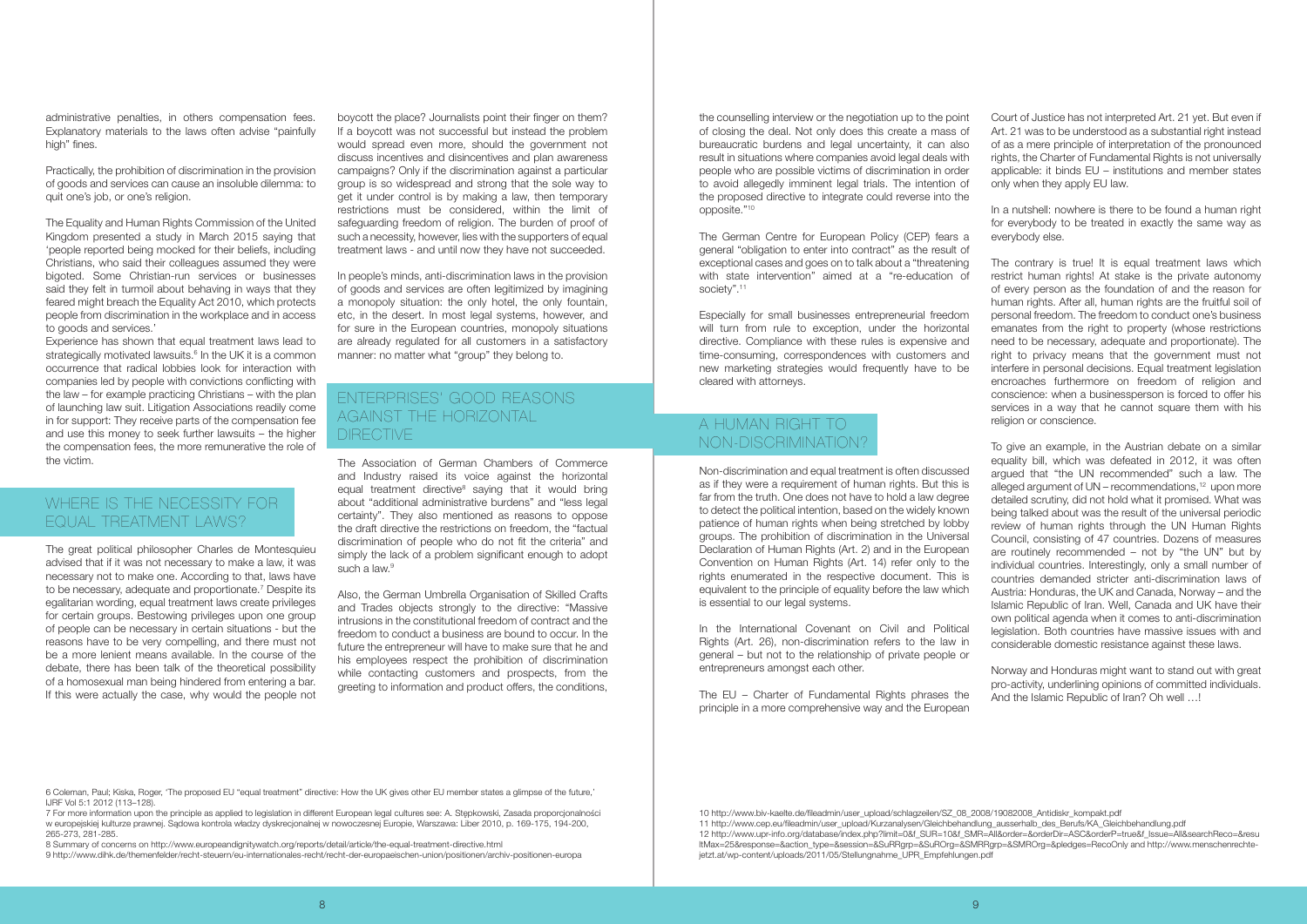These alleged UN recommendations are in fact not the opinion of the international community but merely nonbinding proposals by individual states, which partly are welcomed, partly ignored by the country concerned. In no way do they dictate contents nor substitute a national parliamentary process.

Recommending equal treatment legislation between private citizens in the name of human rights puzzles the beholder. It was shown above that there is no human rights basis to do so. The question arises whether the UN Human Rights Council oversteps its competency knowingly and deliberately - or in error. Neither interpretation sheds a good light on the council.

## WHO IS MORE EQUAL?

Behind the slogan "protection from discrimination" hides in fact privileges for a few. Why just them? Equal treatment laws generally privilege the properties gender, race and ethnical origin, religion and belief, handicap, age and sexual orientation. Other groups however, may be discriminated against to the heart's content: for example snowboarders, redheads, hunters, smokers, ugly people, commoners, the rich or the poor and so on.13 Why are privileges only bestowed upon a few? Shouldn't everyone be privileged? Or rather no one? Jobs at a bank counter aren't denied to women in general, just to those that do not fit a certain ideal of beauty. Why aren't they protected? One cannot but fear arbitrariness.

How far will equal treatment requirements go? What will be next, after the regulation of the provision of goods and services? Their demand? Is the Chinese restaurant owner not offended if one always eats Italian? What will the heterosexual hairdresser think if a costumer only asks for appointments with his homosexual colleague? When laws seek to educate – why should they stop with the provider?

A highlight of this illogic lies in the demand not to discriminate against different grounds of discrimination. Providers of the private sector are at this point only obliged not to discriminate gender and race, which presented a Equality has become a largely unquestioned dictum of our time. The principle of equality as in equality before the state has already long been passed. Excessive equal treatment legislation is a therapy which generates the very disease: According to a 2009 Eurobarometer poll,<sup>15</sup> it is the Swedes who feel most and the Turks who feel least discriminated against.<sup>16</sup>

discrimination against other "protected" groups, as critics bemoan. But must all privileged groups really be measured by the same yardstick? Not at all: there are profoundly different causes for difficulties and the necessary political solutions vary. People with special needs for example need assistance to find housing and employment that suit their demands, while people with migration backgrounds might be treated less favourably due to prejudices or a lack of language skills. For women concrete problem might have to do with the ability of child bearing. Older employees might not be considered for jobs due to their higher salary expectations. Children are not welcome in some service providers because they are noisy, Muslims might suffer from media-fuelled prejudices, and so on. For every possible ground of discrimination it is necessary to check where the problems lie and how best to tackle them, and which proceedings are necessary, adequate, and proportionate. That different issues call for different solutions is not a form of unjust discrimination - but an imperative of justice and common sense.

> Side effect or reverse discrimination might be intended or unintended. It shows that religion is treated like a step child in Europe: The result is inequality in the name of an apparent equality.

## WHAT IS TO COME NEXT?

Back to the pigeonholed horizontal EU – draft equal treatment directive.14 What is not succeeding at the EUlevel, is being attempted nationally. The attention of the lobby groups shifts towards what is called "levelling up" by transposing the not-yet agreed upon EU-directive into national law. For the inattentive national decision maker the difference between binding EU - laws and transposing drafts fades away into a common "Brussels wants it". It is crucial to point out, that currently there are no – zero – European Union obligations to adopt an anti-discrimination law in the provision of goods and services for the grounds of religion and belief, age and sexual orientation.

The question of national consent to the draft directive touches the core of democracy: Who is being consulted? Does the public know anything about this? What if there were no national consensus in favour of such equal treatment legislation? It seems that such decisions depend solely upon the ministry in charge. The ministry is controlled by a particular political party, as agreed upon by the winning parties after an election. Politically motivated civil servants take socio-political decisions of vast dimensions and become more powerful than parliaments. For the most part we do not know their names. There is no public debate on the issue. The public knows nothing about this – even though many will be affected tremendously. There is nothing else for the public to do but to invoke the civil servants' sense of responsibility not to consent to something in Brussels which was not agreed upon in their home countries.

## CONCLUSION: LOOKING FOR EQUALITY

It seems that anti-discrimination laws as an alleged solution produce bigger problems than the original problems were in themselves. In history, freedom was hard-won. We ought not to give it up so carelessly.

13 Clf. Cornides, Jakob, Fiat Aequalitas, in: Exiting a Dead End Road, A GPS for Christians in Public Discourse, edited by Gudrun and Martin Kugler, Kairos Publications, 2010 (http://www.intoleranceagainstchristians.eu/publications/exiting-a-dead-end-road-hardcopy.html).

14 Proposal for a Council Directive on implementing the principle for equal treatment between persons irrespective of religion or belief, disability, age or sexual orientation (COM (2008) 426), see http://europa.eu/legislation\_summaries/human\_rights/fundamental\_rights\_within\_european\_union/ em0008\_en.htm

15 http://ec.europa.eu/public\_opinion/archives/ebs/ebs\_317\_en.pdf 16 Cornides, Jakob, Three Case Studies on 'Anti-Discrimination', European Journal of International Law 2/2012, http://www.ejil.org/article. php?article=2280&issue=111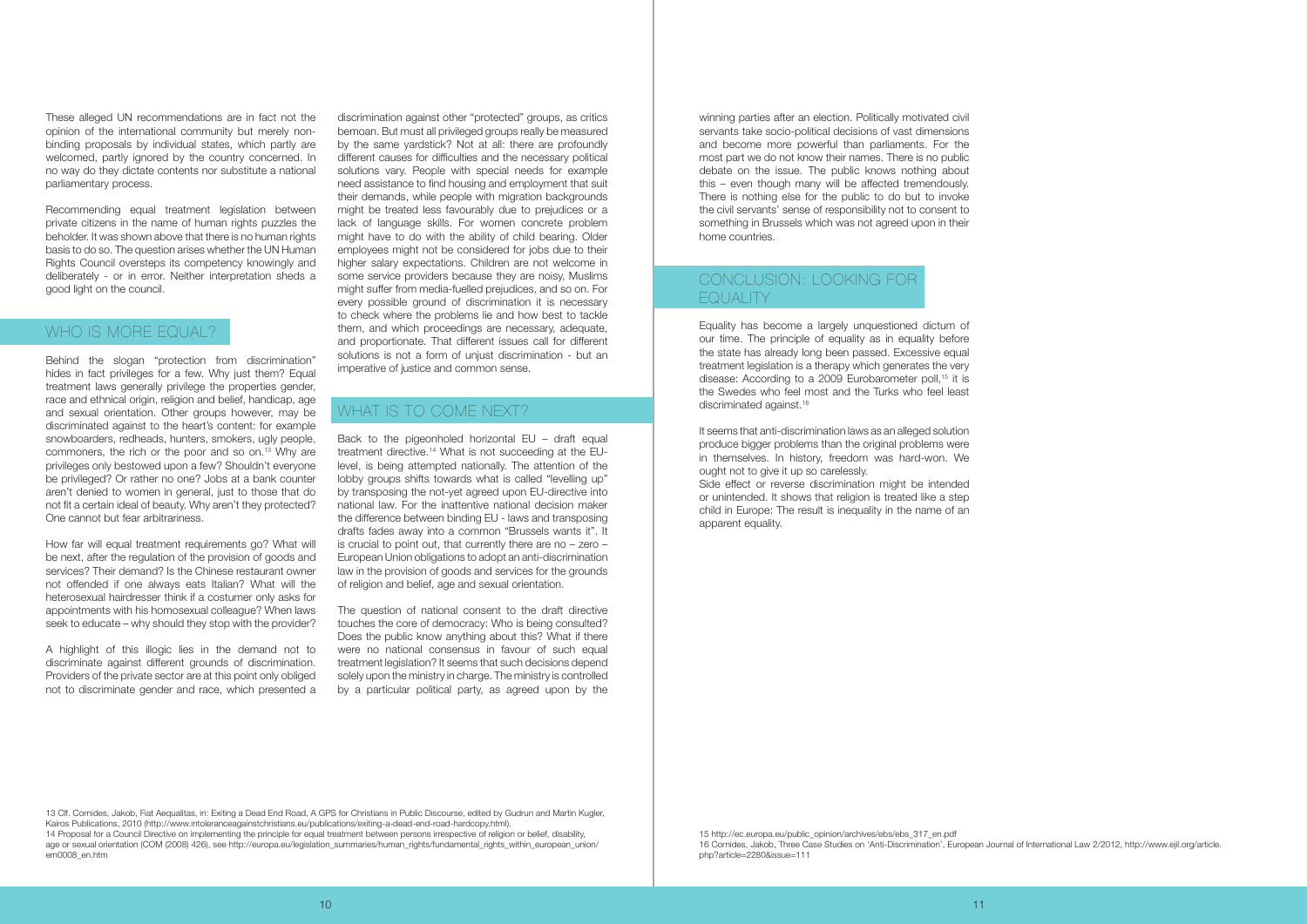The faith-based adoption agencies were then faced with a very difficult choice – they would either have to remove their religious ethos and become secularized in order to keep their funding,<sup>30</sup> or they would have to withdraw their adoption services altogether.31 Despite providing an excellent service for many years, 12 of the 14 faith-based adoption agencies were unable to keep their religious ethos and keep their funding.<sup>32</sup> In April 2011, the Charity Tribunal found against the last remaining Catholic adoption agency in England.<sup>33</sup>

The Tribunal pointed out that "religious conviction in the sphere of personal belief is protected in both domestic and European equality law, so that acts of devotion, worship, and prayer (including ceremonies) are exempt from equality obligations." However, the Tribunal went on to state that there is an "essential distinction between private acts of worship...and the provision of a public service such as an adoption agency."<sup>34</sup>

In Australia a Christian charity, the Wesley Mission, was sued after it refused the application of a same-sex couple to become foster carers on the basis of their homosexual lifestyle. The same-sex couple complained of unlawful discrimination on the basis of sexual orientation and the Administrative Decisions Tribunal originally found against the Christian charity because it believed monogamous heterosexual marriage was not a doctrine of the Christian church as a whole.35 Although the charity eventually won its case, it took seven years and multiple court hearings to defend itself.

In 2008 the Earl of Devon, a devout Christian, refused to allow a homosexual couple to hold a civil partnership ceremony at his family home at Powderham Castle.41 As a result, the local Council revoked the licence for hosting civil ceremonies, meaning that heterosexual marriages could no longer take place at the castle either. A lawyer for the Council wrote to the Earl and stated that: "your refusal to accept civil partnership ceremonies amounts to discrimination and this leaves the county council with no option but to revoke the licence for the castle." The lost revenue equated to around £200,000 per year and as a result, the Earl has had to sell off family items to make up the deficit.<sup>42</sup>

#### Elderly Care Homes36

In 2008 a Christian care home had its funding removed for refusing to promote homosexuality to its residents.<sup>37</sup> After the non-discrimination laws were passed in 2007, the local Council contacted the care home and said that in order to continue receiving a grant, the home must:

- a. Provide statistics on the sexual orientation of each of their 17 residents (all aged in their 80's and 90's);
- b. Promote homosexuality by including photographs of same-sex couples in its publications and by giving an express statement affirming the acceptance of samesex relationships;

## CHAPTER 2: PROBLEMATIC Cases on the Basis of Intolerant Equality Laws

The following section outlines cases in which nondiscrimination laws, particularly in regard to the provision of goods and services, have had a negative impact on other fundamental freedoms, particularly freedom of religion. As non-discrimination laws relating to the provision of goods and services have only been around in Europe for a short period of time, it is anticipated that more cases will appear in the future. $17$ 

- c. Publicise homosexual events taking place in the area, and;
- d. Make it compulsory that staff attend training on homosexual issues.38

In 2009, a homosexual couple was refused a double room and as a result, the police were called, the incident was registered as a "hate incident" and the couple subsequently issued a civil claim for allegedly being discriminated against on the ground of their sexual orientation. The homosexual couple's case was backed by the Government-funded Equality and Human Rights Commission and following the Court decision, Mr and Mrs Bulls had to pay the homosexual couple £3,600 in damages. Furthermore, after the Court hearing the elderly Christian couple was besieged by abuse from homosexuals and now their business faces closure.20 Other Christian guesthouses are facing a similar outcome.<sup>21</sup>

#### PRINTING BUSINESS

The care home refused to meet these demands as they believed the promotion of an activity contrary to Christian teaching was in direct conflict with its Christian ethos and would distress the residents. The Council, citing the new laws, withdrew the £13,000 per year grant.<sup>39</sup> A Council Spokesman said: "The Government specifically states the home must be open to the gay and lesbian community and that it must demonstrate this to qualify for funding. In the absence of any willingness to do this, funding has been withdrawn".40 After more than a year of internal appeals—costing the home £21,000 in legal fees—the Council eventually backed down. It did not offer to pay any of the charity's legal fees.

In Canada a Christian printing business was sued after the owner, Mr. Brockie, refused to print material for a homosexual advocacy organization. Mr. Brockie believed that he should not assist in the dissemination of information intended to spread the acceptance of homosexuality but he had no problem acting for customers who were homosexual. After six years of legal proceedings he eventually had to pay \$5,000 in damages.<sup>22</sup>

## (c) Renting Private Property

## (d) Private educational establishments

Private educational establishments have also been impacted by non-discrimination laws. In 2005 the Károli Gáspár Calvinist University in Hungary was sued by the Háttér Support Group for Gays and Lesbians after the University dismissed a student for engaging in homosexual

#### By Paul Coleman

20 The Daily Mail, 21 January 2011. 21 See the case of Mr and Mrs Wilkinson. The Daily Telegraph, 15 May 2010.

## (a) Businesses

#### Guest house owners

Guesthouse owners were successfully sued by a homosexual couple for refusing to give them a double room.18 Mr and Mrs Bulls own a guesthouse which runs out of their own home and have had a policy in place since 1986 which stated "...as Christians we have a deep regard for marriage (being the union of one man to one woman for life to the exclusion of all others). Therefore, although we extend to all a warm welcome to our home, our double bedded accommodation is not available to unmarried couples – Thank you."19

> 33 Catholic Care v. The Charity Commission for England and Wales, CA/2010/0007, 26  $\Delta$ pril 2011.

In the Netherlands a company was sued for refusing to print bath towels that advertised an organization that promoted homosexual behaviour. The company had made it clear on its website that it would not do any work that was blasphemous or offensive to the morals of the company.23

#### Wedding-related businesses

In the US a wedding photography company was sued after it refused, for religious reasons, to photograph a same-sex couples "commitment ceremony." The court ordered the company to pay over \$6,000 to the samesex couple and seven years after the incident, the legal proceedings remain on-going.24

Similar cases are now appearing throughout the Western world, as business owners such as florists<sup>25</sup> and bakers<sup>26</sup> are refusing, on the grounds of religious conviction, to provide their services to same-sex ceremonies.

## (b) Faith-based Charities

#### ADOPTION AGENCIES AND FOSTER CARE<sup>27</sup>

In 2007, there were fourteen faith-based adoption agencies working throughout the UK, accounting for a third of all adoptions within the voluntary sector.<sup>28</sup> These adoption agencies were widely recognised as providing an excellent service to the community and they played a crucial role in finding homes for, in particular, the "hard-toplace" children.29 However, after the law changed in 2007, agencies that refused to place children with homosexual parents would be in breach of the law and as a result, would lose public funding.

17 Much of this research is taken from the following two publications: Coleman, P, 'Sexual orientation' and 'gender identity' at the UN: From obscurity to primacy in ten years, IJRF Vol 6:1/2 2013 (127–141) and P Coleman and R Kiska, 'The Proposed EU "Equal Treatment" Directive: How the UK gives Other EU Member States a Glimpse of the Future', International Journal for Religious Freedom, Vol. 5:1 2012 (113–128). 18 Hall and Preddy v Bull and Bull, Case No 9BS02095, 18 January 2011. 19 Id., at para 11. The policy was applied equally to unmarried heterosexual couples.

22 Brockie v. Ontario (Human Rights Commission) [2002] O.J. No. 2375 (Sup. Ct. J. (Div. Ct.)).

23 See ETC 2010-32 of 9 March 2010. For more information, see European Anti-Discrimination Law Review No. 11 – 2010, EUROPEAN NETWORK OF LEGAL

EXPERTS (2010) p.67.

24 Elane Photography, LLC v. Willock, Case. No. CV-2008-06632, (N.M. Court of Appeals, No. 30,203, May 31, 2012).

25 Ben Johnson, Elderly Christian florist faces thousands in fines for refusing to provide flowers for gay 'wedding', LIFESITENEWS (April 10, 2013).

26 Ivan Moreno, Colorado gay discrimination alleged over wedding cake, THE GAZETTE (June 6, 2013).

27 See 'Adoption Agencies Shut under 'Equality' Laws', The Christian Institute, April 2009.

28 House of Commons, Hansard, 21 February 2007, col. 110WH. 29 Furthermore, the breakdown rate was just 3.6% - one of the lowest of all the agencies. See Id.

30 9 of the 14 agencies have done this. For example, Catholic Caring Services in Lancaster has changed to Caritas Care and cut its ties to the church. See The Observer, 21 Dec 2008 and Third Sector Online, 11 March 2009.

31 The Catholic Children's Rescue Society and Westminster Catholic Children's Society have withdrawn from offering adoption services. See Adoption Agencies Shut under 'Equality' Laws', p.16.

32 St Margaret's Adoption and Child Care Society in Scotland was able to successfully change its charitable objects and continue to act in accordance with its Catholic ethos and Cornerstone (North East) Adoption and Fostering Service already had a charitable instrument that required prospective adopters to adhere to the evangelical Christian faith. See 'Adoption Agencies Shut under 'Equality' Laws', p.17.

34 Id., at para 60.

37 The residents are looked after in "a family setting, with a distinctive Christian ethos" and in order to maintain this ethos, the residents must sign up to a doctrinal basis. See Id.

38 Id., at p.5.

39 Id., at p.10-11.

40 The Daily Telegraph, 28 December 2008.

<sup>35</sup> OV and OW v QZ and Uniting Church in Australia Property Trust (NSW) (No. 2) [2008] NSWADT 115 (1 April 2008) ¶ 126.

<sup>36</sup> For more information, see 'Care home suffers under 'equality' laws: How traditional Christian beliefs cost an elderly care home a £13,000 grant,' The Christian Institute, May 2009.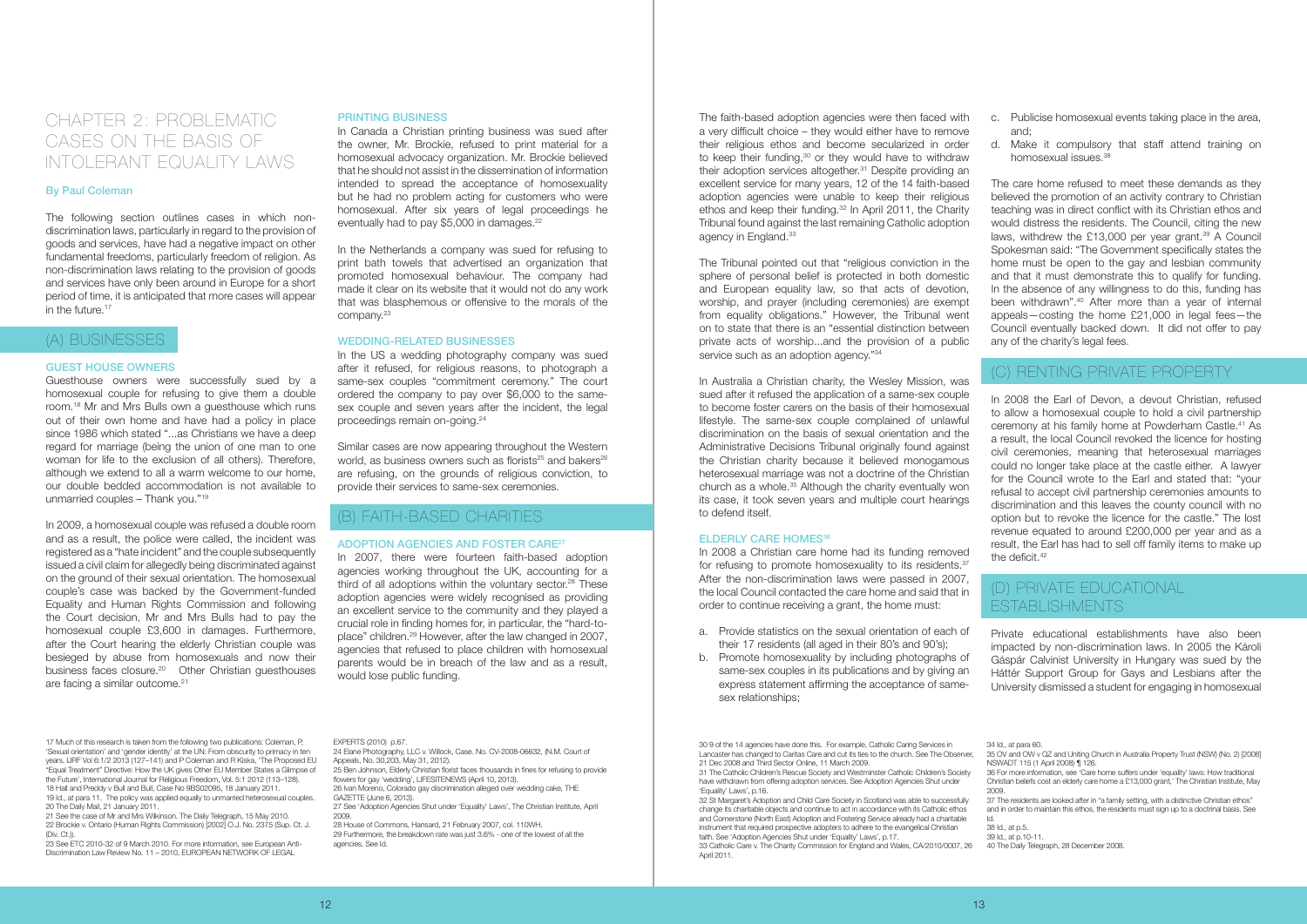link: http://www.intoleranceagainstchristians.eu/case/nativity-scene-infoligno-targeted-by-vandals.html

The crib of the Nativity of St. Felicianetto was set on fire. Already several days before, the figure of Baby Jesus had been stolen.

#### [Spain: Four Churches in Spain Targeted with Graffiti](http://www.intoleranceagainstchristians.eu/case/four-churches-in-spain-targeted-with-graffiti-and-vandalism.html)  [and Vandalism](http://www.intoleranceagainstchristians.eu/case/four-churches-in-spain-targeted-with-graffiti-and-vandalism.html)

Link: http://www.intoleranceagainstchristians.eu/case/four-churches-inspain-targeted-with-graffiti-and-vandalism.html

Four Catholic churches in Malaga, Spain, were targeted with pro-abortion graffiti and vandalism. Some of the slogans read: "Saca tus rosarios de mis ovarios" (Get your rosaries off my ovaries) and "Maria queria abortar" (Mary wanted to abort) as well as "Iglesia = Dictatura" (Church = dictatorship). Vandals also dropped balloons containing red paint, into a church, which burst and damaged a ceramic alter piece depicting the Virgin Mary.

#### [France: Desecration of Altar of Church in Paris](http://www.intoleranceagainstchristians.eu/case/desecration-of-altar-of-church-in-paris.html)

Link: http://www.intoleranceagainstchristians.eu/case/desecration-ofaltar-of-church-in-paris.html

A man approached the altar of Saint-Odile Church in Paris and through violent acts desecrated and destroyed the candle holder and hammered down the statue of St Therese of the Child Jesus. He also opened the baptismal fountain and spilled the water used for baptisms. The police were called but they arrived only an hour later after the man had already walked away. Witnesses said that the tall young man looked very determined in his actions.

#### [Switzerland: Muslims Distribute Intolerant](http://www.intoleranceagainstchristians.eu/case/muslims-distribute-intolerant-writings-in-basel.html)  [Writings in Basel](http://www.intoleranceagainstchristians.eu/case/muslims-distribute-intolerant-writings-in-basel.html)

link: http://www.intoleranceagainstchristians.eu/case/muslimsdistribute-intolerant-writings-in-basel.html

Every first Saturday of the month, five Muslim men from the Islamic Central Bureau of Switzerland (IZRS) distribute Muslim texts at the Claraplatz in Central Basel. One of the books they distribute, the ..Book of Simplified Comment", suggests to murder Christians and Jews, and to take their money

#### [France: Church's Main Gate Covered with Graffiti](http://www.intoleranceagainstchristians.eu/case/church-s-main-gate-covered-with-graffiti.html)

Link: http://www.intoleranceagainstchristians.eu/case/church-s-maingate-covered-with-graffiti.html

#### [Sweden: Midwife Lost Job Because of Her Views on](http://www.intoleranceagainstchristians.eu/case/midwife-lost-job-because-of-her-views-on-abortion.html)  **[Abortion](http://www.intoleranceagainstchristians.eu/case/midwife-lost-job-because-of-her-views-on-abortion.html)**

Obscene, Satanist and anti-Christian graffiti was spray painted on the church door of Saint-Pierre-et-Saint-Paul in Haute Garonne. The police were notified and collected evidence.

behaviour and subsequently published a declaration stating that: "The church may not approve of the education, recruitment and employment of pastors and teachers of religion who conduct or promote a homosexual way of life."43 The case went all the way to the Supreme Court before the University was cleared, although subsequent amendments to Hungary's non-discrimination legislation mean that a different decision could be reached on similar facts in the future  $44$ 

#### [United Kingdom: Street Preacher Arrested for](http://www.intoleranceagainstchristians.eu/case/street-preacher-arrested-for-mentioning-sexual-sin-in-scotland.html)  [Mentioning "Sexual Sin" in Scotland](http://www.intoleranceagainstchristians.eu/case/street-preacher-arrested-for-mentioning-sexual-sin-in-scotland.html)

Link: http://www.intoleranceagainstchristians.eu/case/street-preacherarrested-for-mentioning-sexual-sin-in-scotland.html

Tony Miano, a street preacher addressing lunchtime shoppers at Dundee High Street, Scotland, was arrested and held in custody to appear before the Dundee Sheriff Court. He was talking about "sexual sin" including "adultery, promiscuity and homosexual practice". A woman called the police, who on arrival snatched away the camera of a friend who was filming the preaching and arrested the street preacher.

#### [Spain: Graffiti on Walls of Basilica of the Immaculate](http://www.intoleranceagainstchristians.eu/case/graffiti-on-walls-of-basilica-of-the-immaculate-conception-in-yecla-murcia.html)  [Conception in Yecla Murcia](http://www.intoleranceagainstchristians.eu/case/graffiti-on-walls-of-basilica-of-the-immaculate-conception-in-yecla-murcia.html)

link: http://www.intoleranceagainstchristians.eu/case/graffiti-on-wallsof-basilica-of-the-immaculate-conception-in-yecla-murcia.html Graffiti threatening religious freedoms of Christians was spray painted on the walls of the Basilica of the Immaculate Conception. The words, "Si no nos dejáis abortar, no os dejaremos rezar" ("If you do not let us have an abortion, we will not let you pray") were written there in addition to different anarchists symbols.

Similarly, in 2008 the Dutch Equal Treatment Commission (Commissie Gelijke Behandeling) ruled that, contrary to its previous decisions, civil union registrars were required to celebrate same-sex marriages and public authorities must play an "exemplary role" in combating discrimination.<sup>49</sup> This position was solidified in legislation in 2011.<sup>50</sup>

#### [France: Deliberate Arson of a Chapel](http://www.intoleranceagainstchristians.eu/case/deliberate-arson-of-a-chapel.html)

Link: http://www.intoleranceagainstchristians.eu/case/deliberate-arsonof-a-chapel.html

We provide these incidents in the order of time by giving a short summary. Hyperlinks in the title and a link below each case lead to the Observatory's website offering detailed information, further links, and sources.

> The chapel of Aibre, France was found on fire. Police were called to the scene but the doors had already been damaged by the fire. They investigated and found bits of wood used to start the fire as well as remains of a product used to spread the fire more quickly.

Please use our "advanced search" to find over 1450 individually documented cases. Search conveniently by country, timeframe, area, tag, cause, specific rights, etc. Follow the Observatory on Facebook and Twitter to be notified about new cases (Twitter: OIDACEurope, Facebook: OIDACEurope).

http://www.intoleranceagainstchristians.eu/advancedsearch html

#### [Italy: Theft and Vandalism in Church in Palaia](http://www.intoleranceagainstchristians.eu/case/theft-and-vandalism-in-church-in-palaia.html)

link: http://www.intoleranceagainstchristians.eu/case/theft-andvandalism-in-church-in-palaia.html

The parish church of Villa Saletta in Palaia was devastated by vandals who stole alms and damaged consecrated hosts. They also stole a fold chain that hung around the alter of Our Lady and a chalice from the tabernacle.

link: http://www.intoleranceagainstchristians.eu/case/midwife-lost-jobbecause-of-her-views-on-abortion.html

A Swedish midwife did not get a job she was promised because of her "wrong view" regarding abortion. The woman who worked at Highland Hospital in Eksjoe was promised summer jobs and other temporary positions after completing further training in January 2014. However, after

### (e) Marriage Registrars

Ms. Ladele was a registrar over births, deaths and marriages. Before laws legalising same-sex civil unions came into effect, Ms. Ladele explained to her manager that registering homosexual civil partnerships would conflict with her religious beliefs. On a practical level, Ms. Ladele's position could easily have been accommodated as samesex civil unions accounted for a very small proportion of her work and there were many other registrars who could have swapped shifts with her. However, Ms. Ladele was forced to choose between officiating homosexual civil unions or giving up her job.

Although the case largely revolved around other nondiscrimination laws relating to employment,<sup>45</sup> the Court of Appeal emphasised that the newly enacted nondiscrimination laws relating to the provision of goods and services only served to re-enforce the position of the secular employer over the employee who sought to act on their religious convictions.46

Hence, it was stated that: "however much sympathy one may have with someone such as Ms Ladele, who is faced with choosing between giving up a post she plainly appreciates or officiating at events which she considers to be contrary to her religious beliefs, the legislature has decided that the requirements of a modern liberal democracy, such as the United Kingdom, include outlawing discrimination in the provision of goods, facilities and services on grounds of sexual orientation, subject only to very limited exceptions."47 Therefore the Court held that "it is simply unlawful for Ms. Ladele to refuse to perform civil partnerships."48

## Chapter 3: Incidents of Intolerance and Discrimination against Christians in Europe in 2014

#### January 2014

#### [Belgium: Nativity Scene Vandalised in Hainaut](http://www.intoleranceagainstchristians.eu/case/nativity-scene-vandalised-in-hainaut.html)

link: http://www.intoleranceagainstchristians.eu/case/nativity-scenevandalised-in-hainaut.html

A nativity scene set up in front of a church in Belgium was vandalised overnight. A shepherd was dismembered, the figure representing baby Jesus was lying on the ground and Mary and Joseph had be taken away. A fence which had been erected to protect the scene did not deter the vandals.

43 Háttér Társaság a Melegekért v. Károli Gáspár Református Egyetem (2005). See András Kádár, Report on Measures to Combat Discrimination Directives 2000/43/EC and 2000/78/EC Hungary Country Report, EUROPEAN NETWORK OF LEGAL EXPERTS (2011) p.93. 44 Similarly, in the US a New York court held that because of non-discrimination laws, a private, religiously affiliated university could not prohibit same-sex couples from living together in university housing. See Levin v. Yeshiva Univ., 754 N.E.2d 1099 (N.Y. 2001).

46 Ladele v London Borough of Islington [2009] EWCA Civ 1357 paras 68-72.

48 Id., at para 71.

49 See Opinion No 2008-40, available at <www.cgb.nl>. For an explanation of the case, see Rikki Holmaat, Netherlands Report on Measures to Combat Discrimination: Directives 2000/43/EC and 2000/78/EC, EUROPEAN NETWORK OF LEGAL EXPERTS (2008). 50 Motie van Gent c.s., Tweede Kamer 2010-2011, 27017, nr 77.

#### [Italy: Nativity Scene in Foligno Targeted by Vandals](http://www.intoleranceagainstchristians.eu/case/nativity-scene-in-foligno-targeted-by-vandals.html)

<sup>45</sup> The Employment Equality (Religion or Belief) Regulations 2003.

<sup>47</sup> Id., at para 73.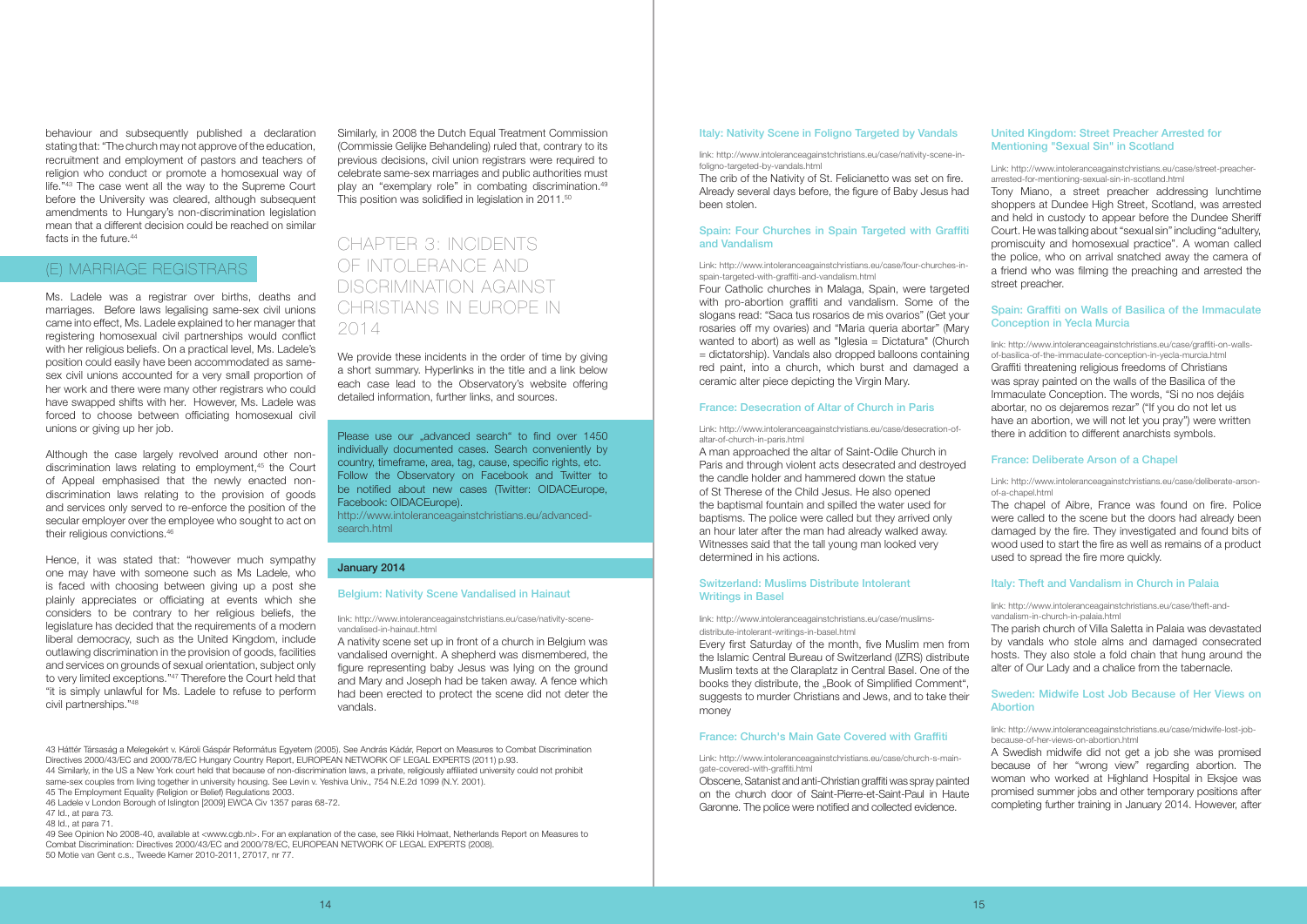#### [Sweden: Mass in Catholic Cathedral in Stockholm](http://www.intoleranceagainstchristians.eu/case/mass-in-catholic-cathedral-in-stockholm-interrupted-by-femen.html)  [Interrupted by Feminists](http://www.intoleranceagainstchristians.eu/case/mass-in-catholic-cathedral-in-stockholm-interrupted-by-femen.html)

#### Link: http://www.intoleranceagainstchristians.eu/case/mass-in-catholiccathedral-in-stockholm-interrupted-by-femen.html

Three Femen activists burst into the Catholic Cathedral of Stockholm, during Mass, just as the attendants were singing Salve Regina. The activists were bare-breasted and one had a sign reading: "Catholic Church out of my body" and written on her chest in Spanish, "Abortion is sacred." Church staff managed to bring them under control. The Feminists told the press that they are not done with the Catholic Church and will continue their attacks.

#### [Germany: Aggressive Left-Wing Activists Interrupt](http://www.intoleranceagainstchristians.eu/case/aggressive-left-wing-activists-interrupt-demonstration-of-parents-in-stuttgart.html)  [Demonstration of Parents in Stuttgart](http://www.intoleranceagainstchristians.eu/case/aggressive-left-wing-activists-interrupt-demonstration-of-parents-in-stuttgart.html)

Link: http://www.intoleranceagainstchristians.eu/case/aggressive-leftwing-activists-interrupt-demonstration-of-parents-in-stuttgart.html A protest of parents who were not happy with a new educational plan seeking to implement "sexual diversity education" had to end early due to massive opposition. Protesters were physically attacked and it was felt that the Police failed to protect the parents' basic right of assembly

#### [France: Desecration and Vandalism of Church in](http://www.intoleranceagainstchristians.eu/case/desecration-and-vandalism-of-church-in-charleville-mezieres.html%20) [Charleville-Mézières](http://www.intoleranceagainstchristians.eu/case/desecration-and-vandalism-of-church-in-charleville-mezieres.html%20)

#### Link: http://www.intoleranceagainstchristians.eu/case/desecration-andvandalism-of-church-in-charleville-mezieres.html

Dozens of candles were burned and destroyed, three chairs were broken and urine left by vandals in the church of Saint-Remi in Charleville-Mézières. Cans of beer were also left on the floor, curses were written on the guestbook. Obscene drawings were scribbled into the book of prayers.

#### February 2014

#### [Spain: Criminal Investigations Opened Against](http://www.intoleranceagainstchristians.eu/case/criminal-investigations-opened-against-cardinal-for-mentioning-treatment-options-for-homosexuals.html)  [Cardinal For Mentioning Treatment Options for](http://www.intoleranceagainstchristians.eu/case/criminal-investigations-opened-against-cardinal-for-mentioning-treatment-options-for-homosexuals.html)  **[Homosexuals](http://www.intoleranceagainstchristians.eu/case/criminal-investigations-opened-against-cardinal-for-mentioning-treatment-options-for-homosexuals.html)**

#### [Spain: Hate Incident Against Cardinal on Question of](http://www.intoleranceagainstchristians.eu/case/hate-incident-against-cardinal-on-question-of-abortion-in-madrid.html)  [Abortion in Madrid](http://www.intoleranceagainstchristians.eu/case/hate-incident-against-cardinal-on-question-of-abortion-in-madrid.html)

#### Link: http://www.intoleranceagainstchristians.eu/case/hate-incidentagainst-cardinal-on-question-of-abortion-in-madrid.html

#### [France: Church Statue Vandalised in Beaumont-du-](http://www.intoleranceagainstchristians.eu/case/church-statue-vandalised-in-beaumont-du-perigord.html)**[Périgord](http://www.intoleranceagainstchristians.eu/case/church-statue-vandalised-in-beaumont-du-perigord.html)**

When Cardinal Antonio Maria Rouco, Archbishop of Madrid and President of the Spanish bishops' conference, was walking from his vehicle to enter the parish of Santos Justo y Pastor, on Palma street, Madrid, five Femen activists attacked him. With stained red underwear and naked chests they shouted "Abortion is sacred". The Cardinal, escorted by priests managed to enter the parish but the shouting continued outside as they celebrated the Eucharist.

#### [International: Catholic Church Told by UN Committee](http://www.intoleranceagainstchristians.eu/case/catholic-church-told-by-un-committee-to-change-its-teaching.html)  [To Change Its Teaching](http://www.intoleranceagainstchristians.eu/case/catholic-church-told-by-un-committee-to-change-its-teaching.html)

Link: http://www.intoleranceagainstchristians.eu/case/catholic-churchtold-by-un-committee-to-change-its-teaching.html

The UN-Committee on the Rights of the Child has asked the Vatican to change its teaching on abortion and homosexuality and on changing the interpretation of a bible verse. The Vatican has responded calling the requests of the UN Committee an interference with Church doctrine and a violation of religious freedom.

Link: http://www.intoleranceagainstchristians.eu/case/criminalinvestigations-opened-against-cardinal-for-mentioning-treatmentoptions-for-homosexuals.html

#### Italy: Church in Historic District of Prato in Tuscany [Vandalised](http://www.intoleranceagainstchristians.eu/case/church-in-historic-district-of-prato-in-tuscany-vandalised.html%20)

Cardinal Fernando Sebastian of Málaga commented in an interview with the local newspaper SUR that homosexuality "can be normalised with treatment". Consequently the Málaga Provincial Prosecutor's Office opened criminal investigations against him. His comment was understood to undermine Spanish legislation which protects the fundamental rights of dignity and nondiscrimination in Articles 18 and 14 of the Constitution and therefore to constitute a "clear incitement to hatred and discrimination".

Link: http://www.intoleranceagainstchristians.eu/case/church-statuevandalised-in-beaumont-du-perigord.html

Two cleaning ladies arrived at the church Sainte-Marie Bastide in Beaumont-du-Périgord, Dordogne, and were shocked to find the statue of Joan of Arc had been vandalised. The base of the statue which was about two meters high had been broken and the statue knocked over.

#### [Spain: Pro-Choice Group Disrupts](http://www.intoleranceagainstchristians.eu/case/pro-choice-group-disrupts-catholic-liturgy-in-palma.html)  [Catholic Liturgy in Palma](http://www.intoleranceagainstchristians.eu/case/pro-choice-group-disrupts-catholic-liturgy-in-palma.html)

Link: http://www.intoleranceagainstchristians.eu/case/pro-choicegroup-disrupts-catholic-liturgy-in-palma.html

#### [Germany: Serious Desecration of Church in Baden-](http://www.intoleranceagainstchristians.eu/case/serious-desecration-of-church-in-baden-wuerttemberg.html)**[Württemberg](http://www.intoleranceagainstchristians.eu/case/serious-desecration-of-church-in-baden-wuerttemberg.html)**

A group of 30 young activists interrupted a Catholic service in the Church of Saint Miquel de Palma in Spain, shouting slogans in favour of abortion. They were protesting the government's plans to change the abortion law, carrying a banner with the slogan "Rosaries out of our ovaries" and chanting "Abortion – free and legal."

#### [France: Church Vandalised for the Third Time in](http://www.intoleranceagainstchristians.eu/case/church-vandalised-for-the-third-time-in-january.html)  **[January](http://www.intoleranceagainstchristians.eu/case/church-vandalised-for-the-third-time-in-january.html)**

Link: http://www.intoleranceagainstchristians.eu/case/churchvandalised-for-the-third-time-in-january.html

explaining to the department manager that she was not able to perform abortions because of her faith, she was told she was no longer welcome to take the jobs.

#### [France: Church Vandalised in Gensac](http://www.intoleranceagainstchristians.eu/case/church-vandalised-in-gensac.html)

Link: http://www.intoleranceagainstchristians.eu/case/churchvandalised-in-gensac.html

The windows of the church of Our Lady in Gensac, France, were reported to have been vandalised.

#### [France: Church of Saint-Georges in French Guyane](http://www.intoleranceagainstchristians.eu/case/church-of-saint-georges-in-french-guyane-repeatedly-desecrated-and-vandalised.html)  [Repeatedly Desecrated and Vandalised](http://www.intoleranceagainstchristians.eu/case/church-of-saint-georges-in-french-guyane-repeatedly-desecrated-and-vandalised.html)

Link: http://www.intoleranceagainstchristians.eu/case/church-of-saintgeorges-in-french-guyane-repeatedly-desecrated-and-vandalised.html Intruders entered the church of Saint-Georges through a window. They pulled down and destroyed a large statue of Christ on the cross and stole two electric fans. When the sisters came for Mass in the morning they were shocked at what they found. This is the second time this month that the church has been the victim of vandalism.

#### [United Kingdom: Scottish Secularists Want to Curb](http://www.intoleranceagainstchristians.eu/case/scottish-secularists-want-to-curb-churches-role-in-education.html)  [Churches' Role in Education](http://www.intoleranceagainstchristians.eu/case/scottish-secularists-want-to-curb-churches-role-in-education.html)

#### Link: http://www.intoleranceagainstchristians.eu/case/scottishsecularists-want-to-curb-churches-role-in-education.html

Secularists in Scotland have called on the government to remove religious representatives from education committees. Under the Local Government Act 1973, local authority education committees are required to appoint three representatives from religious organisations and the Edinburgh Secular Society wants to see a change in the law.

#### [Germany: Cemetery Desecrated in Bavaria](http://www.intoleranceagainstchristians.eu/case/cemetery-desecrated-in-bavaria.html)

Link: http://www.intoleranceagainstchristians.eu/case/cemeterydesecrated-in-bavaria.html

A cemetery in the district of Pölting in the city of Neumarkt was desecrated. Crosses of several graves were pulled up and put back in upside down. Police suspect that this was done by young Satanists.

Link: http://www.intoleranceagainstchristians.eu/case/church-inhistoric-district-of-prato-in-tuscany-vandalised.html A stranger entered the San Pietro church in Prato, Tuscany, and broke a basin and tried unsuccessfully to break another one before fleeing.

#### [France: Church in Haute-Saône Targeted by Vandalism](http://www.intoleranceagainstchristians.eu/case/church-in-haute-saone-targeted-by-vandalism.html)

Link: http://www.intoleranceagainstchristians.eu/case/church-in-hautesaone-targeted-by-vandalism.html

The Notre-Dame-du-Haut in Haute-Saône, was damaged by vandals who broke a painted window into thousands of pieces. They also damaged the inside of the chapel.

#### [Italy: Vandalism at Church of St. Francis in Prato](http://www.intoleranceagainstchristians.eu/case/vandalism-at-church-of-st-francis-in-prato.html)

#### Link: http://www.intoleranceagainstchristians.eu/case/vandalism-atchurch-of-st-francis-in-prato.html

(January 2014, Italy) Vandals destroyed a marble font in the courtyard and targeted the Cathedral, where they tried to destroy the century pulpit which is located to the left of the main altar as well as the church of San Pier Fiorelli where a statue depicting St. Joseph was destroyed.

#### [France: Chapel Vandalised in Schlierbach, Alsace](http://www.intoleranceagainstchristians.eu/case/chapel-vandalised-in-schlierbach-alsace.html)

Link: http://www.intoleranceagainstchristians.eu/case/chapelvandalised-in-schlierbach-alsace.html

(January 2014, France) Vandals attacked the Chapel of Our Lady of the Valley of Tears in Schlierbach and damaged the polygonal roof of the small sanctuary. They ripped off and stole copper plates and other pieces of metal.

#### [Italy: Invaluable Relic of Pope John Paul II](http://www.intoleranceagainstchristians.eu/case/invaluable-relic-of-pope-john-paul-ii-stolen-from-chapel-in-the-region-of-abruzzo.html) Stolen from [Chapel in the Region of Abruzzo](http://www.intoleranceagainstchristians.eu/case/invaluable-relic-of-pope-john-paul-ii-stolen-from-chapel-in-the-region-of-abruzzo.html)

Link: http://www.intoleranceagainstchristians.eu/case/invaluable-relicof-pope-john-paul-ii-stolen-from-chapel-in-the-region-of-abruzzo.html Thieves broke into the church of San Pietro della lenca in the Abruzzo region breaking the protective iron bars and forcing their way in through a window. They left the collection box but took a crucifix and invaluable relic which contains a piece of gauze once soaked in the blood of the late Pope John Paul II.

#### Link: http://www.intoleranceagainstchristians.eu/case/seriousdesecration-of-church-in-baden-wuerttemberg.html

On the night of January 27th, a unknown perpetrator broke into the Catholic church, Saint Georges which is located in a district of the city of Freiburg in Breisgau. Using a hammer the perpetrator vandalised the church causing damaged which estimates more than 12,000 euro. The tabernacle was also vandalised and the chalice and consecrated hosts stolen.

The church of Our Lady of the Assumption in Montceau-les-Mines, France, was vandalised for the third time this month. Dozens of candles were broken and the crib was taken. Clay pots and trees and other items were broken and crushe.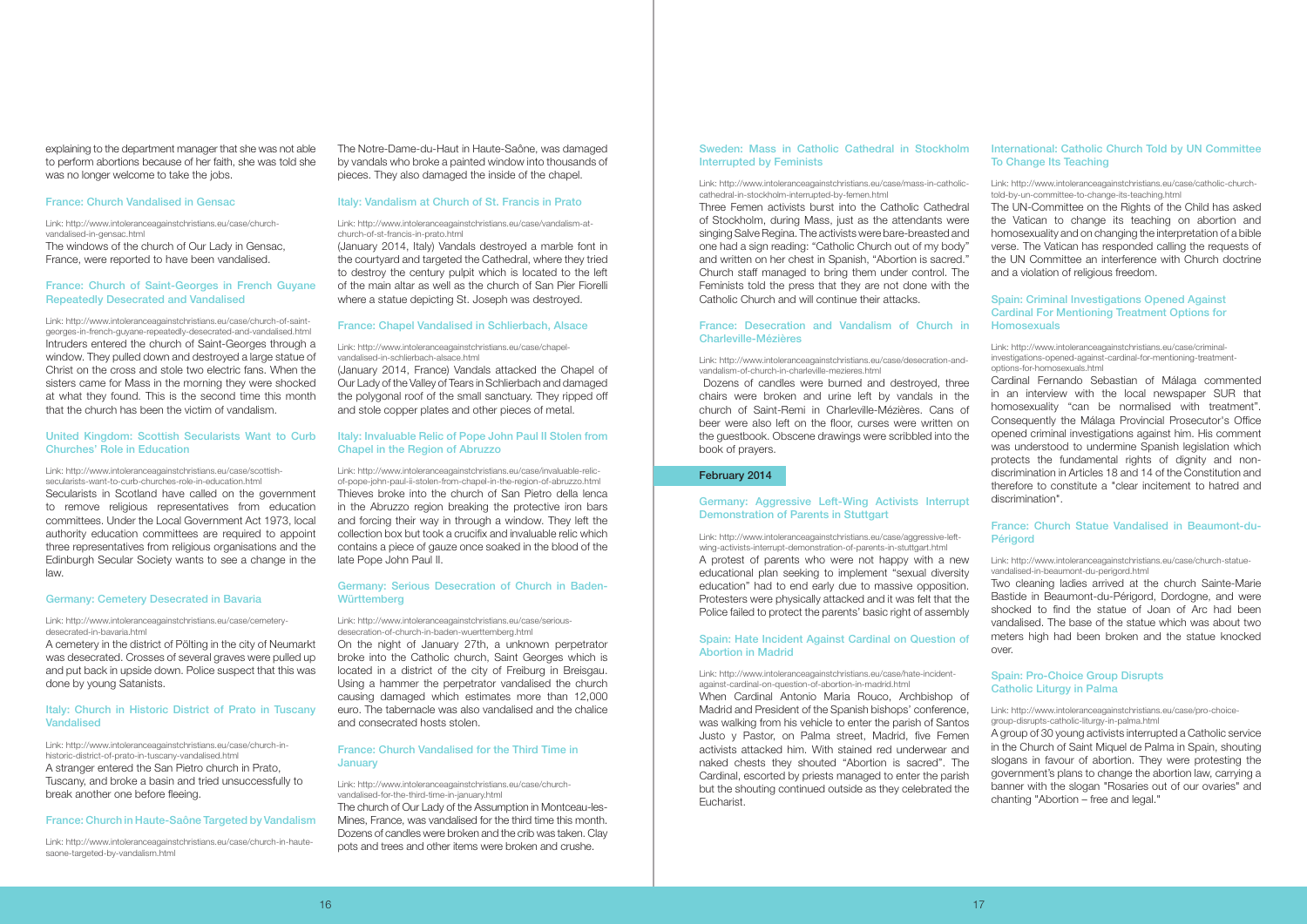remained covered in graffiti for weeks despite services clearing up the city in preparation for another event. It seems that desecrated religious buildings and sites do not enjoy the same respect as other parts of the city.

#### [United Kingdom: Government Seems to Discriminate](http://www.intoleranceagainstchristians.eu/case/government-seems-to-discriminate-against-religious-education.html) [Against Religious Education](http://www.intoleranceagainstchristians.eu/case/government-seems-to-discriminate-against-religious-education.html)

#### Link: http://www.intoleranceagainstchristians.eu/case/governmentseems-to-discriminate-against-religious-education.html

The failure of the government to provide bursaries for those wishing to teach Religious Education (RE) has been described as "rank discrimination" by a leading RE body. Childcare minister Elizabeth Truss MP confirmed this month that no bursaries would be offered for religious education teachers in training this year. This cut in the bursaries has made it increasingly difficult for those studying to teach RE

#### [France: Church in Rennes Target of](http://www.intoleranceagainstchristians.eu/case/church-in-rennes-target-of-shaving-cream-graffiti.html)  [Shaving Cream Graffiti](http://www.intoleranceagainstchristians.eu/case/church-in-rennes-target-of-shaving-cream-graffiti.html)

#### Link: http://www.intoleranceagainstchristians.eu/case/church-inrennes-target-of-shaving-cream-graffiti.html

The church of Saint-Germain in Rennes was the target of vandals who "painted" the words "Raser l'Eglise" with shaving cream onto the exterior wall of the church. The translation of these words is either "Shave the church" or, alternately, "Demolish the church". The same church had been the victim of vandalism at the beginning of January when its Nativity scene was burned.

#### March 2014

#### [France: Obscene Graffiti on the Basilica of Saint](http://www.intoleranceagainstchristians.eu/case/obscene-graffiti-on-the-basilica-of-saint-nicholas-in-nantes.html)  [Nicholas in Nantes](http://www.intoleranceagainstchristians.eu/case/obscene-graffiti-on-the-basilica-of-saint-nicholas-in-nantes.html)

Link: http://www.intoleranceagainstchristians.eu/case/obscene-graffition-the-basilica-of-saint-nicholas-in-nantes.html

Obscene graffiti was found on the church of Saint-Nicolas in Nantes, France. The graffiti, located near the entrance of the church, said "Jesus Fucked." The media was silent on this subject.

#### [France: Church in Brie-Comte-Robert Robbed of](http://www.intoleranceagainstchristians.eu/case/church-in-brie-comte-robert-robbed-of-consecrated-hosts.htmlbservatory)  [Consecrated Hosts](http://www.intoleranceagainstchristians.eu/case/church-in-brie-comte-robert-robbed-of-consecrated-hosts.htmlbservatory)

#### Link: http://www.intoleranceagainstchristians.eu/case/church-in-briecomte-robert-robbed-of-consecrated-hosts.htmlbservatory

Upon arriving at the church on a Monday morning, one of the priests in charge of serving the parish of Saint-Étienne discovered that the door to the chapel was open and the tabernacle had been robbed. The hosts that had been stolen were consecrated ones, considered by Catholics to be sacred. The tabernacle was the only thing

robbed. Police rapidly intervened and dusted the area for fingerprints. The community reacted in a spiritual way, organising a prayer session.

#### [France: Graffiti on Church of Saint-Sernin in Toulouse](http://www.intoleranceagainstchristians.eu/case/graffiti-on-church-of-saint-sernin-in-toulouse.html)

Link: http://www.intoleranceagainstchristians.eu/case/graffiti-on-church-ofsaint-sernin-in-toulouse.html

Anticlerical graffiti was found on the church of Saint-Sernin in Toulouse. One of the inscriptions read "Fuck the Church."

#### [France: Propaganda Film Offensive to Christians](http://www.intoleranceagainstchristians.eu/case/propaganda-film-offensive-to-christians.html)

Link: http://www.intoleranceagainstchristians.eu/case/propaganda-filmoffensive-to-christians.html

Link: http://www.intoleranceagainstchristians.eu/quotation/religiousfundamentalism-used-as-a-legitimisation-of-threatening-and-exclusionsays-david-quinn.html

The short propaganda film, "14 Millions de Cris", produced by Liza Azuelos, speaks out against forced marriages of under aged children, but turns offensive when it uses the Christian milieu as its setting. Many Christians find it derogatory to portray Christians in this film as forcing their children into early matrimony. This might be more common in Muslim countries, but to place it in a Christian setting in France is an indication of discrimination.

#### [United Kingdom: Christian Claims he was Denied a](http://www.intoleranceagainstchristians.eu/case/christian-claims-he-was-denied-a-job-at-a-country-house-hotel-near-colchester-on-account-of-his-faith.html)  [Job at a Country House Hotel near Colchester on](http://www.intoleranceagainstchristians.eu/case/christian-claims-he-was-denied-a-job-at-a-country-house-hotel-near-colchester-on-account-of-his-faith.html)  [Account of His Faith](http://www.intoleranceagainstchristians.eu/case/christian-claims-he-was-denied-a-job-at-a-country-house-hotel-near-colchester-on-account-of-his-faith.html)

Link: http://www.intoleranceagainstchristians.eu/case/christian-claimshe-was-denied-a-job-at-a-country-house-hotel-near-colchester-onaccount-of-his-faith.html

Graphic designer Jamie Haxby was interviewed for a job at Prested Hall Hotel near Colchester in the United Kingdom. He says his interviewer, Celie Parker, asked him if he was Christian, to which he answered in the affirmative. On looking through his portfolio and seeing that he had done previous work with churches and Christian groups, she commented that she and other members of staff were atheists and that they could never work with a committed Christian. She is also reported to have apologized for wasting Haxby's time.

#### [France: St. Peter's Church in Pléhédel Vandalised](http://www.intoleranceagainstchristians.eu/case/st-peters-church-in-plehedel-vandalised.html)

Link: http://www.intoleranceagainstchristians.eu/case/st-peterschurch-in-plehedel-vandalised.html

A church in Pléhédel, Brittany, was vandalised on Sunday, March 16th. The candles were smashed into the carpet and fire damaged the carpet and the cloth tabernacle altar covering as well as the steps leading up to the altar. It is reported that some youths were spotted at the time.

#### [United Kingdom: Elderly Street Preacher Falsely](http://www.intoleranceagainstchristians.eu/case/elderly-street-preacher-falsely-arrested-and-assaulted-by-police.html)  [Arrested and Assaulted by Police](http://www.intoleranceagainstchristians.eu/case/elderly-street-preacher-falsely-arrested-and-assaulted-by-police.html)

#### Link: http://www.intoleranceagainstchristians.eu/case/elderly-streetpreacher-falsely-arrested-and-assaulted-by-police.html

73-year-old Bill Edwards was ordered by a police constable to stop preaching outside the Magistrates Court House in Banbury as some people in the building found his preaching "offensive". He refused to move and was arrested and charged with assault and breach of peace. In the police station Mr Edwards was grabbed by six officers and pinned to the ground.

#### [Ireland: Hate Mail Received for Disagreeing with](http://www.intoleranceagainstchristians.eu/case/hate-mail-received-for-disagreeing-with-same-sex-marriage.html)  [Same-Sex Marriage](http://www.intoleranceagainstchristians.eu/case/hate-mail-received-for-disagreeing-with-same-sex-marriage.html)

Link: http://www.intoleranceagainstchristians.eu/case/hate-mailreceived-for-disagreeing-with-same-sex-marriage.html

Breda O'Brien, an Irish teacher, journalist and pro-life feminist has been receiving hate mail from people because of an article she wrote disagreeing with same-sex marriage and discussing homophobia and liberal intolerance.

#### [France: Fire in Church of Sainte-Marie in Le Boulou](http://www.intoleranceagainstchristians.eu/case/fire-in-church-of-sainte-marie-in-le-boulou.html%20)

Link: http://www.intoleranceagainstchristians.eu/case/fire-in-church-ofsainte-marie-in-le-boulou.html

A fire broke out around 10 am in the church of Sainte-Marie Le Boulou. A large figure of Christ which was made of wood and plaster and installed in the entrance of the church caught on fire and was burning for hours. The fire department and police are investigating.

#### [Ireland: Religious Fundamentalism Used As A](http://www.intoleranceagainstchristians.eu/quotation/religious-fundamentalism-used-as-a-legitimisation-of-threatening-and-exclusion-says-david-quinn.html) [Legitimisation of Threatening and Exclusion, Says](http://www.intoleranceagainstchristians.eu/quotation/religious-fundamentalism-used-as-a-legitimisation-of-threatening-and-exclusion-says-david-quinn.html)  [David Quinn](http://www.intoleranceagainstchristians.eu/quotation/religious-fundamentalism-used-as-a-legitimisation-of-threatening-and-exclusion-says-david-quinn.html)

(27.02.2014) David Quinn, director of the Iona Institute, writes in the Irish Catholic: "Around the time of the Savita Halappanavar controversy [whether to legalise abortion in Ireland] I received an expletive-ridden phone call condemning the Catholic Church and telling me I should be hanged on O'Connell Street. Around that same time I was in the Henry Street area of Dublin city centre and I was stopped and attacked as a 'Catholic toe-rag' by a very angry looking man."

#### [France: Tabernacle in French Alsace](http://www.intoleranceagainstchristians.eu/case/tabernacle-in-french-alsace-target-of-break-in.html)  [Target of Break-in](http://www.intoleranceagainstchristians.eu/case/tabernacle-in-french-alsace-target-of-break-in.html)

Link: http://www.intoleranceagainstchristians.eu/case/tabernacle-infrench-alsace-target-of-break-in.html

A chapel in the French city of Mulhouse was broken into,

and it appears that the tabernacle was the intended target. Nothing was vandalised, but the lock on the tabernacle shows signs of an attempt to open it. The perpetrators did not succeed, however, the lock is now broken and must be replaced.

#### [European Institutions \(EU, ECHR, et.al.\): Member of](http://www.intoleranceagainstchristians.eu/case/member-of-european-parliament-seeks-exclusion-of-christianity.html)  [European Parliament Seeks Exclusion of Christianity](http://www.intoleranceagainstchristians.eu/case/member-of-european-parliament-seeks-exclusion-of-christianity.html)

#### Link: http://www.intoleranceagainstchristians.eu/case/member-ofeuropean-parliament-seeks-exclusion-of-christianity.html

Belgian socialist Member of the European Parliament, Veronique De Keyser called in an e-mail to all MEPs and all assistants for "general mobilisation against obscurantism". With "Obscurantism" she seems to mean Christianity, as she continues to say: "A Europe which is open and respectful of all beliefs and philosophical convictions cannot be one that puts Christian roots to the forefront. This is not Europe! Europe is one of Enlightenment, a Europe of free thinking, a Europe of separation of state and church."

#### [France: Desecration of the Chapel of the Olympic](http://www.intoleranceagainstchristians.eu/case/desecration-of-the-chapel-of-the-olympic-village-in-grenoble.html)  [Village in Grenoble](http://www.intoleranceagainstchristians.eu/case/desecration-of-the-chapel-of-the-olympic-village-in-grenoble.html)

Link: http://www.intoleranceagainstchristians.eu/case/desecration-ofthe-chapel-of-the-olympic-village-in-grenoble.html

In the morning when a faithful arrived to prepare the religious services, he found damages to the chapel of the Olympic Village. Furthermore, the ciborium containing the consecrated hosts had been stolen. The intention of the perpetrator is not known.

#### [France: Communist Candidate Wants to See Parish in](http://www.intoleranceagainstchristians.eu/case/communist-candidate-wants-to-see-parish-in-bordeaux-disappear.html%20)  [Bordeaux Disappear](http://www.intoleranceagainstchristians.eu/case/communist-candidate-wants-to-see-parish-in-bordeaux-disappear.html%20)

Link: http://www.intoleranceagainstchristians.eu/case/communistcandidate-wants-to-see-parish-in-bordeaux-disappear.html Vincent Maurin, a Communist candidate of the Left Front in the city of Bordeaux, not only opposed the opening of a Catholic School in a district of Bordeaux in December but in February the construction of a church in the same area also. A new election propaganda leaflet included a list of changes to be made in Bordeaux under Vincent Maurin, one item being the disappearance of the parish St. Floi, which he described as a "stronghold of religious" fundamentalism". The word "fundamentalism" is printed in red.

#### [France: Cross Desecrated in Rennes](http://www.intoleranceagainstchristians.eu/case/cross-desecrated-in-rennes.html)

Link: http://www.intoleranceagainstchristians.eu/case/crossdesecrated-in-rennes.html

A large cement monument of a cross was covered in graffiti during a left wing "Antifa" event on 8 February. It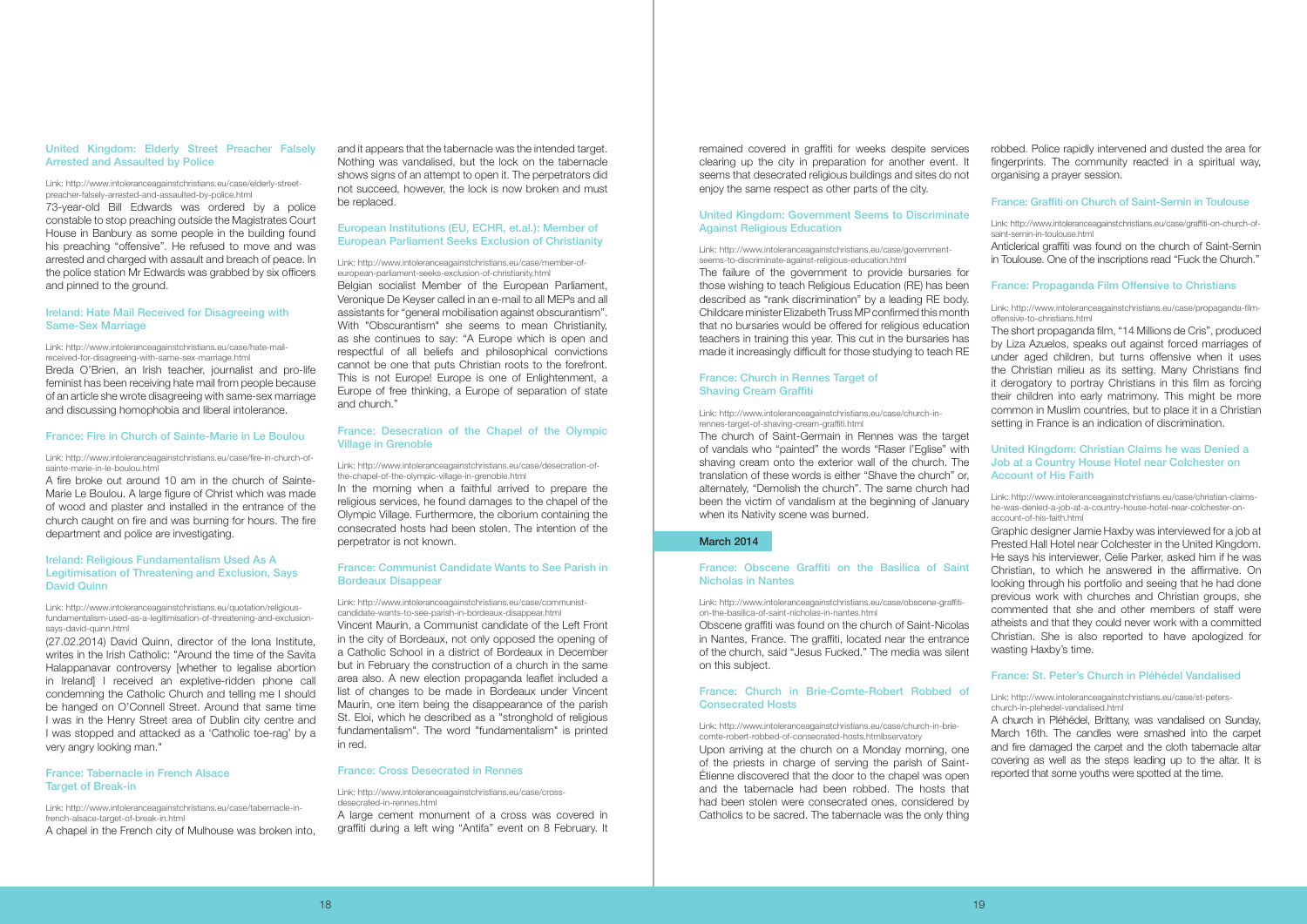#### [Belgium: Glowing Mary Statue Elicits](http://www.intoleranceagainstchristians.eu/case/glowing-mary-statue-elicits-negative-response.html)  [Negative Response](http://www.intoleranceagainstchristians.eu/case/glowing-mary-statue-elicits-negative-response.html)

A statue of the Virgin Mary belonging to a couple in Jalhay, Belgium, began to glow at night and caused such a stir at the couple's house that Catholic authorities suggested moving it to a church. Not everyone, however, reacted so positively. On the Facebook page of the Radio Télévision Belge Francophone (RTBF) show "C'est vous qui le dites", comments were made such as "Let's crucify them…that will get rid of their desire to propagate such tricks".

#### Link: http://www.intoleranceagainstchristians.eu/case/glowing-marystatue-elicits-negative-response.html

#### [France: Film Discussing the Problem of Pornography](http://www.intoleranceagainstchristians.eu/case/film-discussing-the-problem-of-pornography-and-prostitution-canceled-in-tours.html)  [and Prostitution Canceled in Tours](http://www.intoleranceagainstchristians.eu/case/film-discussing-the-problem-of-pornography-and-prostitution-canceled-in-tours.html)

#### Link: http://www.intoleranceagainstchristians.eu/case/film-discussingthe-problem-of-pornography-and-prostitution-canceled-in-tours.html

The Cinéma National Populaire (CNP) canceled a showing and debate with the Swiss producer Philippe Decourroux on his DVD "Prostitution et pornographie, enjeu de société?" Which translated means, "Prostitution and Pornography, Concern of Society?" The producer denounced this move as anti-Christian. According to Decourroux, the CNP thought the film to be an attempt of Christian "proselytism".

#### [Austria: Four Churches in Vienna Heavily Vandalised](http://www.intoleranceagainstchristians.eu/case/four-churches-in-vienna-heavily-vandalised.html)

#### link: http://www.intoleranceagainstchristians.eu/case/four-churches-invienna-heavily-vandalised.html

On Saturday, March 29th, St. Stephen's cathedral, the parish church of Breitenfeld (Josefstadt), the parish church of Neuottakring (Ottakring) as well as the Lazaristenkirche (Neubau) were vandalised. The spokesperson of the diocese said the attacks have never before been so hard.

#### [France: Catholic Private School](http://www.intoleranceagainstchristians.eu/case/catholic-private-school-graffitied-in-perigueux.html%20)  [Graffitied in Périgueux](http://www.intoleranceagainstchristians.eu/case/catholic-private-school-graffitied-in-perigueux.html%20)

#### Link: http://www.intoleranceagainstchristians.eu/case/catholic-privateschool-graffitied-in-perigueux.html

The Catholic private school Saint-Jean de Périgueux was graffitied with the phrase, "Quand je serai grande, je serai gouine" which means, "When I grow up, I'm going to be a dyke" (a crude way of saying lesbian).

#### [France: Church in Mayenne Robbed of Hosts](http://www.intoleranceagainstchristians.eu/case/church-in-mayenne-robbed-of-hosts.html)

Link: http://www.intoleranceagainstchristians.eu/case/church-inmayenne-robbed-of-hosts.html

#### [France: Montmartre Basilica of Sacré-Cœur in Paris](http://www.intoleranceagainstchristians.eu/case/montmartre-basilica-of-sacre-coeur-in-paris-graffitied.html)  **[Graffitied](http://www.intoleranceagainstchristians.eu/case/montmartre-basilica-of-sacre-coeur-in-paris-graffitied.html)**

The Church of Saint Peter in the community of Bouchampslès-Craon in Mayenne was robbed of its ciborium and the Eucharistic hosts inside. The police arrived on scene on Sunday, the 6th of April, and the bishop of Angers intends to celebrate a mass of reparatio

#### [Belgium: Church in Havré Vandalised](http://www.intoleranceagainstchristians.eu/case/church-in-havre-vandalised.html)

Link: http://www.intoleranceagainstchristians.eu/case/church-in-havrevandalised.html

St. Martin's Church in Havré became again the victim of vandals who destroyed some of the area around the entrance, tearing off some slate from above the door.

#### [France: Local Priest in Trèbes Reproached for Wearing](http://www.intoleranceagainstchristians.eu/case/local-priest-in-trebes-reproached-for-wearing-a-cross.html)  [a Cross](http://www.intoleranceagainstchristians.eu/case/local-priest-in-trebes-reproached-for-wearing-a-cross.html)

Link: http://www.intoleranceagainstchristians.eu/case/local-priest-intrebes-reproached-for-wearing-a-cross.html

One of the officials working at a voting station in the town of Trèbes, France, reproached the local parish priest for wearing a cross around his neck saying that it was too ostensible a sign of religious adherence.

Link: http://www.intoleranceagainstchristians.eu/case/perpetratorsurinate-in-holy-water-vessels-in-two-churches-in-memmingen.html Unknown perpetrators urinated into the holy water vessel in the Assumption church and in the St. Josef's church in Memmingen on Saturday, March 22. They also meddled with different objects in both churches.

#### [International: Offensive Representation of the Last](http://www.intoleranceagainstchristians.eu/case/offensive-representation-of-the-last-supper-on-cover-of-music-album.html)  [Supper on Cover of Music Album](http://www.intoleranceagainstchristians.eu/case/offensive-representation-of-the-last-supper-on-cover-of-music-album.html)

Link: http://www.intoleranceagainstchristians.eu/case/offensiverepresentation-of-the-last-supper-on-cover-of-music-album.html

#### [Germany: Christian Demonstrations Violently Attacked](http://www.intoleranceagainstchristians.eu/case/christian-demonstrations-violently-attacked-by-left-wing-radicals-in-baden-wuerttemberg-and-cologne.html)  [by Left Wing Radicals in Baden-Württemberg and](http://www.intoleranceagainstchristians.eu/case/christian-demonstrations-violently-attacked-by-left-wing-radicals-in-baden-wuerttemberg-and-cologne.html)  **[Cologne](http://www.intoleranceagainstchristians.eu/case/christian-demonstrations-violently-attacked-by-left-wing-radicals-in-baden-wuerttemberg-and-cologne.html)**

The musical group Steel Panther released its new album "All You can Eat" on April 1, 2014. The cover portrays a group of band members in a Last Supper scene among whom are scantily clad women in provocative postures. Underneath is the name of the album, "All You Can Eat"

A new governmental sex ed curriculum of Baden-Württemberg has caused outrage among Christian parents. Several manifestions suffered serious attacks by left wing activists which were later identified as LGBT activists. Eyewitnesses reported in shock to the **Observatory** 

#### [Romania: Catholic Church in Târgu Mure](http://www.intoleranceagainstchristians.eu/case/catholic-church-in-targu-mures-targeted-for-graffiti.html)ş Targeted [for Graffiti](http://www.intoleranceagainstchristians.eu/case/catholic-church-in-targu-mures-targeted-for-graffiti.html)

Link: http://www.intoleranceagainstchristians.eu/case/catholic-churchin-targu-mures-targeted-for-graffiti.html

A Catholic church in Târgu Mureş, Romania, was found with the graffitied image of a swastika cross and suspicions lie with the extremist organisation called Noua Dreaptă (New Right).

#### [France: Attempted Arson and Vandalism at Notre-](http://www.intoleranceagainstchristians.eu/case/attempted-arson-and-vandalism-at-notre-dame-de-la-plaine-in-billere.html)[Dame de la Plaine in Billere](http://www.intoleranceagainstchristians.eu/case/attempted-arson-and-vandalism-at-notre-dame-de-la-plaine-in-billere.html)

Link: http://www.intoleranceagainstchristians.eu/case/attemptedarson-and-vandalism-at-notre-dame-de-la-plaine-in-billere.html

On March 11th the church Notre-Dame de la Plaine in Billère in Southwestern France was vandalised: The diocese of Bayonne, Lescar and Oloron said that "one or more persons burned the altar shrine and the cross in the sanctuary". The police confirmed the vandalism and found some feces. The parish priest has filed a complaint and a police investigation is underway.

#### Link: http://www.intoleranceagainstchristians.eu/case/montmartrebasilica-of-sacre-coeur-in-paris-graffitied.html

The forecourt and pillars of the Basilica of Sacré-Cœur in Paris were found graffitied with phrases such as "Fire to the chapels," "Neither God, nor master," "Fuck tourism," and "Down with all the authorities." The last, along with the phrase "Solidarity Monica and Francisco," could be an indication that the vandalism was committed by an anarchist group. Monica Caballero and Francisco Solar were two militants imprisoned in Spain after the attempted bombing on the Spanish basilica of El Pilar.

#### [Belgium: Public Urinals Installed Against the Church](http://www.intoleranceagainstchristians.eu/case/public-urinals-installed-against-the-church-of-saint-catherine-in-brussels.html)  [of Saint Catherine in Brussels](http://www.intoleranceagainstchristians.eu/case/public-urinals-installed-against-the-church-of-saint-catherine-in-brussels.html)

#### Link: http://www.intoleranceagainstchristians.eu/case/public-urinalsinstalled-against-the-church-of-saint-catherine-in-brussels.html

The City of Brussels installed public urinals on an exterior wall of the church of Saint Catherine in Brussels. A petition has been started to remove them by those who consider it a disgraceful lack of regard for a place of holiness.

#### [France: Sacré-Cœur in Paris Again](http://www.intoleranceagainstchristians.eu/case/sacre-coeur-in-paris-again-victim-of-vandalsim.html)  [Victim of Vandalism](http://www.intoleranceagainstchristians.eu/case/sacre-coeur-in-paris-again-victim-of-vandalsim.html)

#### Link: http://www.intoleranceagainstchristians.eu/case/sacre-coeur-inparis-again-victim-of-vandalsim.html

The Sacré-Cœur basilica in Paris, after having been marked with graffiti indicating anarchist origins, was again found graffitied within a few days of the previous vandalism.

#### [Germany: Perpetrators Urinate in Holy Water Vessels](http://www.intoleranceagainstchristians.eu/case/perpetrators-urinate-in-holy-water-vessels-in-two-churches-in-memmingen.html)  [in Two Churches in Memmingen](http://www.intoleranceagainstchristians.eu/case/perpetrators-urinate-in-holy-water-vessels-in-two-churches-in-memmingen.html)

#### [France: Tabernacles in Churches Pouancé and](http://www.intoleranceagainstchristians.eu/case/tabernacles-in-churches-pouance-and-bouchamp-les-craon-robbed-of-hosts.html)  [Bouchamp-lès-Craon Robbed of Hosts](http://www.intoleranceagainstchristians.eu/case/tabernacles-in-churches-pouance-and-bouchamp-les-craon-robbed-of-hosts.html)

link: http://www.intoleranceagainstchristians.eu/case/tabernacles-inchurches-pouance-and-bouchamp-les-craon-robbed-of-hosts.html At the end of March and the beginning of April, two churches were vandalised in France and the consecrated hosts were robbed from the tabernacle. One was the church in Pouancé and the other that in Bouchamp-lès-Craon.

Link: http://www.intoleranceagainstchristians.eu/case/christiandemonstrations-violently-attacked-by-left-wing-radicals-in-badenwuerttemberg-and-cologne.html

#### [France: Man Apprehended for Fifteen Acts of](http://www.intoleranceagainstchristians.eu/case/man-apprehended-for-fifteen-acts-of-vandalism-in-morbihan.html)  [Vandalism in Morbihan](http://www.intoleranceagainstchristians.eu/case/man-apprehended-for-fifteen-acts-of-vandalism-in-morbihan.html)

Link: http://www.intoleranceagainstchristians.eu/case/manapprehended-for-fifteen-acts-of-vandalism-in-morbihan.html

A series of vandalisms in the region of Morbihan has finally been explained with the arrest of a 34-year-old man who admits to fifteen acts of vandalism since June 2013 including the destruction of religious symbols and several attempts at burning a chapel. He was identified by his DNA and now awaits trial, although, there is some question of his mental balance; apparently he spent some time in a psychiatric hospital.

#### [Netherlands: Doctoral Student in the Netherlands](http://www.intoleranceagainstchristians.eu/case/doctoral-student-in-the-netherlands-denied-the-right-to-thank-god-in-his-thesis.html)  [Denied the Right to Thank God in His Thesis](http://www.intoleranceagainstchristians.eu/case/doctoral-student-in-the-netherlands-denied-the-right-to-thank-god-in-his-thesis.html)

Link: http://www.intoleranceagainstchristians.eu/case/doctoral-studentin-the-netherlands-denied-the-right-to-thank-god-in-his-thesis.html Dutch PhD student Jerke de Vries inserted a clause into his doctoral thesis in which he gave thanks to God. At the Wageningen University, religious statements are not allowed in theses unless they are the subject of research. Although De Vries' thesis advisor was not so strict, the doctoral committee would not allow his thesis to pass unless he removed the phrase, leaving de Vries to cut out the page from over a hundred copies of his thesis which had already been printed

#### [France: Church of Sacré-Cœur in Lourdes Attacked](http://www.intoleranceagainstchristians.eu/case/church-of-sacre-coeur-in-lourdes-attacked.html)

#### Link: http://www.intoleranceagainstchristians.eu/case/church-of-sacrecoeur-in-lourdes-attacked.html

"Robbers" entered the Church of Sacré-Cœur in Lourdes sometime during the night of March 27-28, 2014 and broke open the poor boxes. More importantly, they broke open the tabernacle and stole the ciborium with the consecrated hosts that it contained. The parish priest responded by organising a prayer session.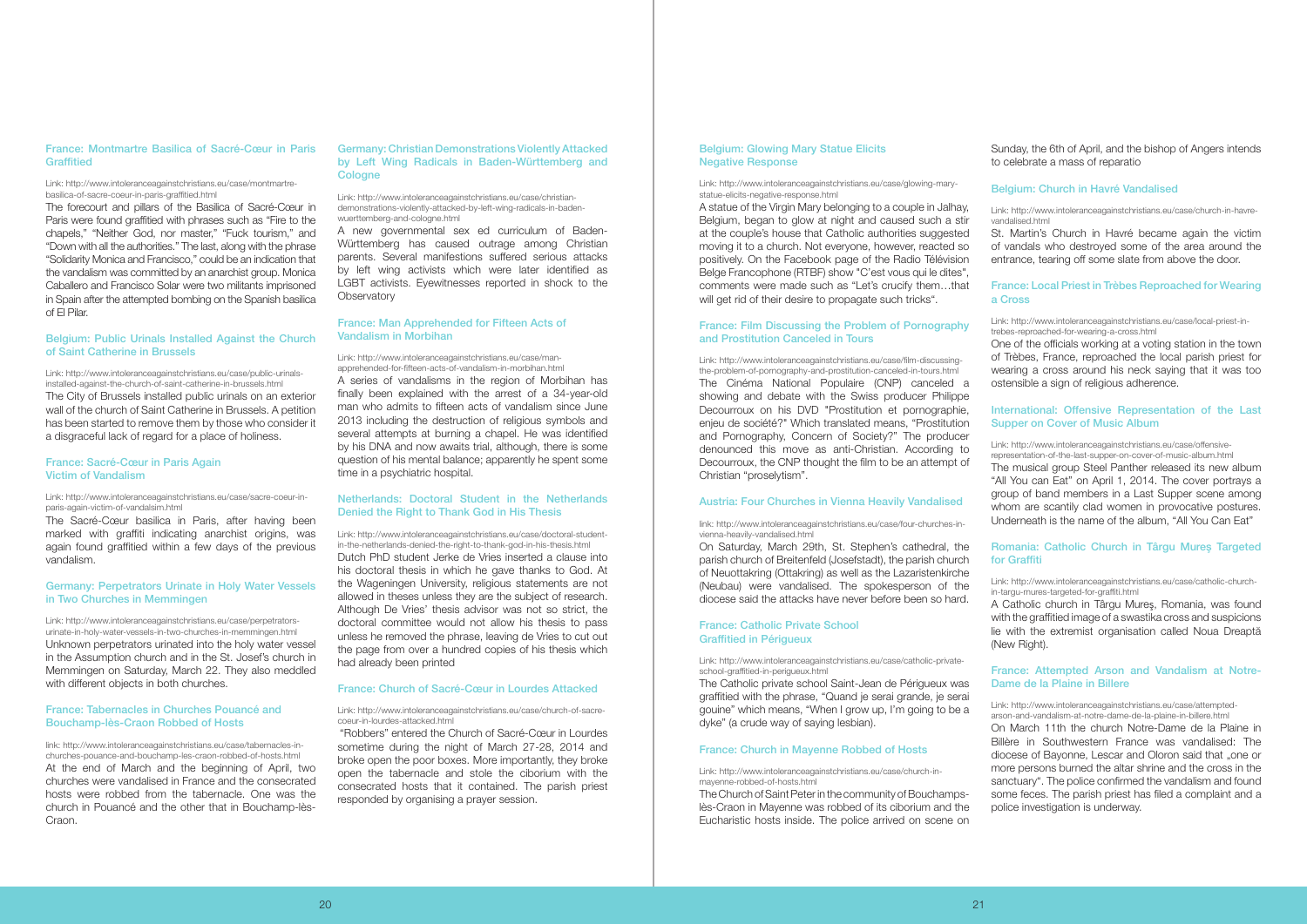kitchen of the Asylum center in Hvalsø. The victim received blows with a knife in the neck, arm, and back. The victim said that he had previously received death threats for having converted from Islam to Christianity, but no safety measures had been taken.

The Confederación General de Trabajadores (an anarchist worker's union) held a procession in Seville in protest of the dismissal of several bus workers at the Damas Bus Company. The procession was also an amalgamation of other groups such as feminists who were protesting a reform of the abortion law. The procession was a mockery of a Holy Week procession and was called the "Blessed Rebellious Pussy (vulgar word for female genitals) Procession and the Holy Entombment of Socio-labor **Rights** 

#### [Spain: Labor Union Mocks Holy Week](http://www.intoleranceagainstchristians.eu/case/labor-union-mocks-holy-week-procession-in-seville.html)  [Procession in Seville](http://www.intoleranceagainstchristians.eu/case/labor-union-mocks-holy-week-procession-in-seville.html)

#### Link: http://www.intoleranceagainstchristians.eu/case/labor-unionmocks-holy-week-procession-in-seville.html

#### [France: Catholic Lay Blog Attacked](http://www.intoleranceagainstchristians.eu/case/catholic-lay-blog-attacked.html)

#### Link: http://www.intoleranceagainstchristians.eu/case/catholic-lay-blogattacked.html

The Catholic lay blog "Le Salon Beige" was put out of order by attacks against the server from an unknown source. This happened three times in four days, one time on Good Friday, the other times on Easter Sunday and Easter Monday.

#### [Switzerland: Church Vandalised in Region of Neuchâtel](http://www.intoleranceagainstchristians.eu/case/church-vandalised-in-region-of-neuchatel.html)

#### Link: http://www.intoleranceagainstchristians.eu/case/churchvandalised-in-region-of-neuchatel.html

A church in Chaux-de-Fonds in the region of Neuchâtel was vandalised during the night by a man who damaged the organ, destroyed the Easter decorations, and ripped out the speakers. The perpetrator appears to have been mentally unstable and was later escorted to a psychiatric hospital. The church intends to keep its opening hours in spite of the event.

#### [France: Attempts to Prevent Palm Sunday Precession](http://www.intoleranceagainstchristians.eu/case/attempts-to-prevent-palm-sunday-precession-in-morbihan.html) [in Morbihan](http://www.intoleranceagainstchristians.eu/case/attempts-to-prevent-palm-sunday-precession-in-morbihan.html)

#### Link: http://www.intoleranceagainstchristians.eu/case/attempts-toprevent-palm-sunday-precession-in-morbihan.html

The parishioners of the church of Saint-Gildas in l'île d'Houat were the victims of a failed attempt by members of the Association of Freethinkers of France to prevent the Palm Sunday procession. These protestors tried to work within the legal framework, saying that the procession did not have the correct municipal authorisation also claiming

that it did not fall within any of the three categories of legal processions. Their attempt failed this year, but the question still remains whether or not such attempts will be successful in future years.

#### [France: Muslim Disrupts Easter Mass](http://www.intoleranceagainstchristians.eu/case/muslim-disrupts-easter-mass.html)

Link: http://www.intoleranceagainstchristians.eu/case/muslim-disruptseaster-mass.html

In the region of Jura, France, during a celebration of Easter Mass in the community of Notre Dame de Dole, a Muslim entered, and, putting his carpet next to the altar, began to read parts of the Coran and then proceeded to write in Arab in the parish registry. The same man had already disturbed the Palm Sunday liturgy in two different places, so the police had been warned, and when they showed up on the scene on Easter they calmly asked the man to leave.

#### Italy: Insulting Graffiti at the Vatican on Right Side of [Bernini's Colonnade](http://www.intoleranceagainstchristians.eu/case/insulting-graffiti-at-the-vatican-on-right-side-of-berninis-colonnade.html)

#### [France: Insulting and Blasphemous Graffiti Near](http://www.intoleranceagainstchristians.eu/case/insulting-and-blasphemous-graffiti-near-entrance-to-the-chapel-of-locmaria.htmlhttp://bretagne.france3.fr/2014/04/21/locmaria-des-tags-blasphematoires-sur-le-site-de-la-chapelle-463619.html)  [Entrance to the Chapel of Locmaria](http://www.intoleranceagainstchristians.eu/case/insulting-and-blasphemous-graffiti-near-entrance-to-the-chapel-of-locmaria.htmlhttp://bretagne.france3.fr/2014/04/21/locmaria-des-tags-blasphematoires-sur-le-site-de-la-chapelle-463619.html)

Link: http://www.intoleranceagainstchristians.eu/case/insultingand-blasphemous-graffiti-near-entrance-to-the-chapel-of-locmaria. htmlhttp://bretagne.france3.fr/2014/04/21/locmaria-des-tagsblasphematoires-sur-le-site-de-la-chapelle-463619.html

Near the entrance to the chapel of Locmaria, which is part of the parish of Carnac, sometime during the night of Holy Saturday to Easter Sunday, graffiti was painted on a public signpost. This graffiti made blasphemous and insulting comments that made reference to Catholic fascists and a homosexual Jesus. The rector, Father Jérôme Sécher, filed a complaint with the local authorities.

#### [France: Church in Villers-Cotterêts Robbed](http://www.intoleranceagainstchristians.eu/case/church-in-villers-cotterets-robbed.html)

Link: http://www.intoleranceagainstchristians.eu/case/church-in-villerscotterets-robbed.html

On returning from the Easter Vigil, the local priest in Villers-Cotterêts discovered that someone had forced entry into the church. The sacristy was in disarray, and the poor box had been robbed. This box had already been padlocked because of an earlier theft, but the thief still managed to break in, leaving damages amounting to 80 euros. The box had been recently emptied.

#### [Slovenia: Article Questions Whether or Not](http://www.intoleranceagainstchristians.eu/case/article-questions-whether-or-not-government-in-ljubljana-has-anti-christian-agenda.html)  [Government in Ljubljana has Anti-Christian Agenda](http://www.intoleranceagainstchristians.eu/case/article-questions-whether-or-not-government-in-ljubljana-has-anti-christian-agenda.html)

Link: http://www.intoleranceagainstchristians.eu/case/article-questionswhether-or-not-government-in-ljubljana-has-anti-christian-agenda.html A group called KUL, founded in 2009 by Christian youth in Slovenia concerned with defending life and fundamental human rights, posted an article on their internet site on the 23rd of April, 2014 called, "Christianophobia: Is Mayor

#### April 2014

#### [Austria: Religious Statues Broken in the District of](http://www.intoleranceagainstchristians.eu/case/religious-statues-broken-in-the-district-of-linz-land.html)  [Linz-Land](http://www.intoleranceagainstchristians.eu/case/religious-statues-broken-in-the-district-of-linz-land.html)

#### Link: http://www.intoleranceagainstchristians.eu/case/religious-statuesbroken-in-the-district-of-linz-land.html

Two saint statues were damaged between Friday, March 28th and Thursday, April 3rd. The statues had been located in a niche in front of the church of Hofkirchen im Traunkreis in the district of Linz-Land. The amount of damages was not officially known. The police have undertaken an investigation and are requesting leads in order to find the culprit(s).

#### [Belgium: State Wants to Secularise Centrally Located](http://www.intoleranceagainstchristians.eu/case/attempts-to-secularise-the-church-of-saint-catherine-in-brussels.html)  [Church of Saint Catherine in Brussels](http://www.intoleranceagainstchristians.eu/case/attempts-to-secularise-the-church-of-saint-catherine-in-brussels.html)

#### Link: http://www.intoleranceagainstchristians.eu/case/attempts-tosecularise-the-church-of-saint-catherine-in-brussels.html

A petition has been started by the "Friends of Saint Catherine" in Brussels to counteract the imminent cession of the church of Saint Catherine to the city. To add insult to injury, because the church is commercially very strategically placed, the state wishes to turn this place of worship into a place for selling fruits and vegetables even against the wishes of the locals.

#### Link: http://www.intoleranceagainstchristians.eu/case/insulting-graffitiat-the-vatican-on-right-side-of-berninis-colonnade.html

Bernini's Colonnade, which had been restored in preparation for the canonisation of Popes John XXIII and John Paul II, was found to have graffiti on the right side with the words, in poor English, "Catalic is Hitler." Implying that a Catholic is like Hitler.

#### [Switzerland: Left-Wing Radicals Attack Peaceful](http://www.intoleranceagainstchristians.eu/case/left-wing-radicals-attack-peaceful-prayer-group-in-zurich.html)  [Prayer Group in Zurich](http://www.intoleranceagainstchristians.eu/case/left-wing-radicals-attack-peaceful-prayer-group-in-zurich.html)

#### Link: http://www.intoleranceagainstchristians.eu/case/left-wingradicals-attack-peaceful-prayer-group-in-zurich.html

In Zurich, during an initiative called "Yes to the Child," a pro-life rally was held in which those assembled prayed the rosary and various speeches were given on issues involving the protection of life. The date and location of the rally had not been publically announced, but near the end of the rally left-wing radicals attacked the group, throwing condoms at them. The police were quick to intervene. The spokesman at the rally initiated a prayer to pray for the attackers

#### [Germany: German Father Imprisoned for Opting his](http://www.intoleranceagainstchristians.eu/case/german-father-imprisoned-for-opting-his-child-out-of-sex-education.html)  [Child out of Sex Education](http://www.intoleranceagainstchristians.eu/case/german-father-imprisoned-for-opting-his-child-out-of-sex-education.html)

Sources: http://www.intoleranceagainstchristians.eu/case/germanfather-imprisoned-for-opting-his-child-out-of-sex-education.html On Monday, April 7th, Arthur Wiens was jailed for opting his child out of a sex education class in which nine-year-olds are taught about sexual intercourse with a plush vagina and rubber penis. Wiens spent a week behind bars, and his wife is threatened with a similar punishment.

#### [France: Chapel Saint-François in Rennes Vandalised](http://www.intoleranceagainstchristians.eu/case/chapel-saint-francois-in-rennes-vandalised.html)

#### Link: http://www.intoleranceagainstchristians.eu/case/chapel-saintfrancois-in-rennes-vandalised.html

Unidentified people broke into the Chapel of Saint- François in Rennes on April 9th breaking open the door to the sacristy. They left lying on the floor the vestments, liturgical linens, and other sacred objects. The perpetrator(s) emptied the poor boxes, but most importantly, the tabernacle was opened and the ciborium tampered with.

#### [France: Children Vandalized a Saint-Laurent de](http://www.intoleranceagainstchristians.eu/case/children-vandalized-a-saint-laurent-de-rozoy-sur-serre-church.html)  [Rozoy-sur-Serre Church](http://www.intoleranceagainstchristians.eu/case/children-vandalized-a-saint-laurent-de-rozoy-sur-serre-church.html)

Link: http://www.intoleranceagainstchristians.eu/case/childrenvandalized-a-saint-laurent-de-rozoy-sur-serre-church.html Three children at the age between 7 and 11 vandalized the church of Saint-Laurent de Rozoy-sur-Serre in France. They turned the seats of the church, threw objects on the altar and the prayer books scattered on the floor. The police was able to catch them because of the traces of their shoes.

#### [Sweden: Swedish Nurse Fired for Refusing](http://www.intoleranceagainstchristians.eu/case/swedish-nurse-fired-for-refusing-to-assist-in-abortion.html)  [to Assist in Abortion](http://www.intoleranceagainstchristians.eu/case/swedish-nurse-fired-for-refusing-to-assist-in-abortion.html)

#### Link: http://www.intoleranceagainstchristians.eu/case/swedish-nursefired-for-refusing-to-assist-in-abortion.html

In January 2014 a Swedish nurse has filed a complaint of religious discrimination with Sweden's equality commission after the hospital where she interned as a midwife sacked her for refusing to assist in abortions. The Ombudsperson for Discrimination concluded that Mrs Grimmark has not been discriminated because her conscientious objection stood against the "availability of abortion care" and the "protection of health" of patients requiring abortion.

#### [Denmark: Christian Convert Knifed in Hvalsø](http://www.intoleranceagainstchristians.eu/case/christian-convert-knifed-in-hvalsoe.html)

Link: http://www.intoleranceagainstchristians.eu/case/christian-convertknifed-in-hvalsoe.html

A 48-year-old Christian convert seeking asylum in Denmark was knifed several times by an unknown assailant in the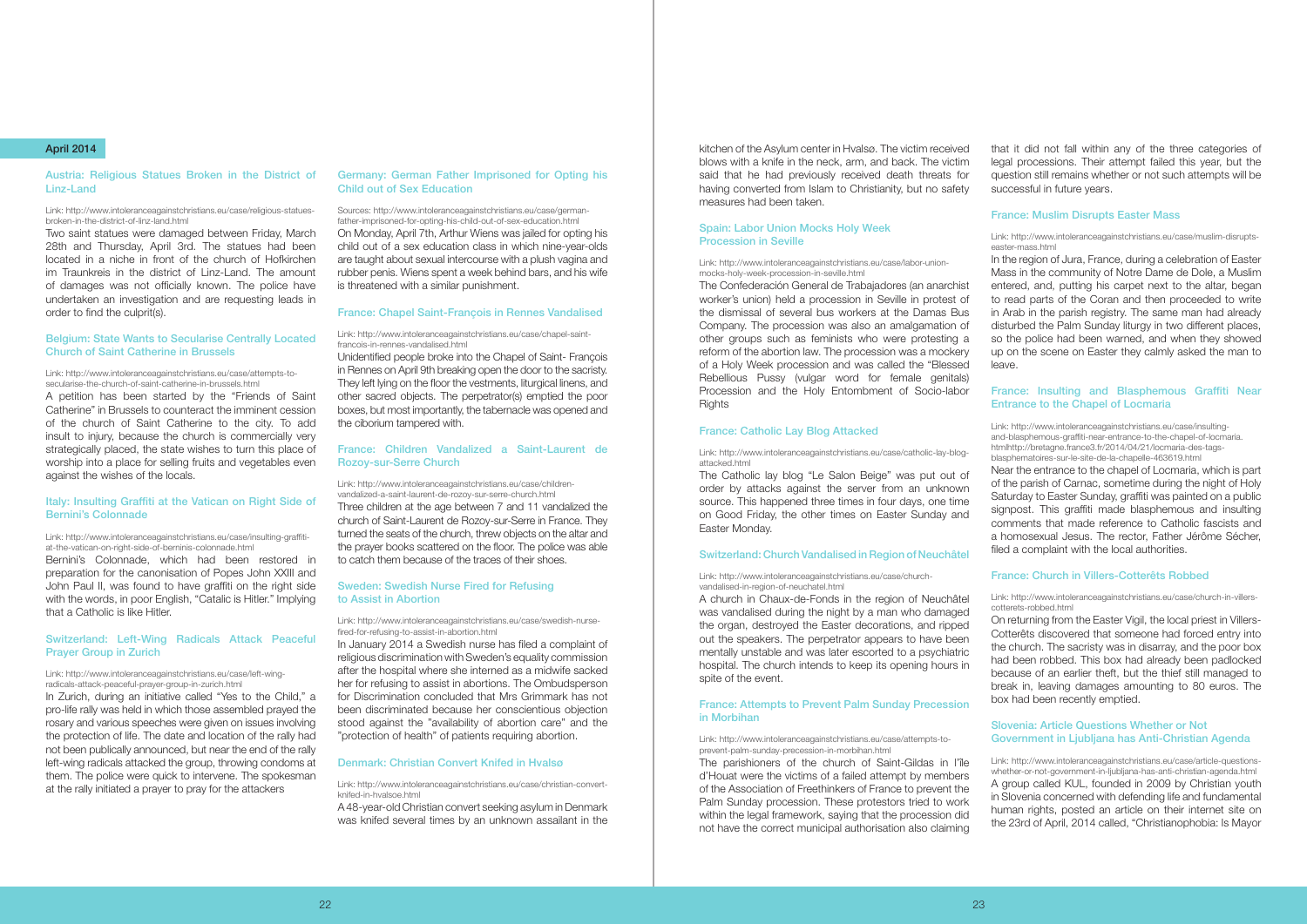#### [France: Chain Store Uses Christian Symbol With](http://www.intoleranceagainstchristians.eu/case/chain-store-uses-christian-symbol-with-offensive-twist.html) [Offensive Twist](http://www.intoleranceagainstchristians.eu/case/chain-store-uses-christian-symbol-with-offensive-twist.html)

#### Link: http://www.intoleranceagainstchristians.eu/case/chain-storeuses-christian-symbol-with-offensive-twist.html

The chain store "Camping" (Camper) used a spin off of a traditional Christian symbol to advertise its new shoe line the "Sailing Collection." As depicted in the picture taken from a storefront in Paris, the traditional image of the Sacred Heart of Jesus is depicted with the astronomical sign of Venus in place of the cross. This symbol is often used by feminist movements.

#### [Austria: Arson Attack on Church in Vorarlberg](http://www.intoleranceagainstchristians.eu/case/arson-attack-on-church-in-vorarlberg.html)

#### Link: http://www.intoleranceagainstchristians.eu/case/arson-attack-onchurch-in-vorarlberg.html

Unknown offenders started a fire at the entrance of the church in Vorarlberg. At 1:20 am people walking by discovered the flames and were able to extinguish the fire, but the two 52 year-old women had to be brought to the hospital as a precautionary measure. There were suspected injuries of smoke inhalation, however, they were soon discharged.

#### [Austria: Karlskirche Vandalised in Vienna](http://www.intoleranceagainstchristians.eu/case/karlskirche-vandalised-in-vienna.html)

#### Link: http://www.intoleranceagainstchristians.eu/case/karlskirchevandalised-in-vienna.html

During the night from Friday to Saturday unknown perpetrators vandalised the world famous Karlskirche in Vienna's fourth district. The perpetrators threw several bags of paint on the stonework and some statues in front of the church. Also the words "on repression follows" resistance" were smeared on the walls. The police suspect several perpetrators. The incident was noticed Saturday morning. The damage is severe.

#### [France: Bascilia of Saint-Sernin](http://www.intoleranceagainstchristians.eu/case/bascilia-of-saint-sernin-in-toulouse-vandalised.html)  [in Toulouse vandalised](http://www.intoleranceagainstchristians.eu/case/bascilia-of-saint-sernin-in-toulouse-vandalised.html)

#### Link: http://www.intoleranceagainstchristians.eu/case/bascilia-of-saintsernin-in-toulouse-vandalised.html

The Basilica of St. Sernin was graffitied during the night by a group called G2M. The perpetrators sprayed on one of the portals on the court and on the wall of the Basilica. The CREW G2M is already known in Toulouse since 2010. The Basilica was also sprayed in March

#### [Belgium: Senator Says Two to Three Thefts in](http://www.intoleranceagainstchristians.eu/quotation/senator-says-two-to-three-thefts-in-churches-each-day-in-belgium.html)  [Churches Each Day](http://www.intoleranceagainstchristians.eu/quotation/senator-says-two-to-three-thefts-in-churches-each-day-in-belgium.html)

Link: http://www.intoleranceagainstchristians.eu/quotation/senatorsays-two-to-three-thefts-in-churches-each-day-in-belgium.html According to Senator Guido de Padt, the Minister of the Interior Joëlle Milquet reports that two to three churches or chapels are robbed every day in Belgium and vandalism occurs, on average, more than once a day.

Zoran Jankovi violating human rights and promoting intolerance against Christians in Slovenia?" after Zoran Janković's municipality had forbidden a mass to be celebrated for unborn babies at the hospital center of the public university of Ljubljana.

#### [France: Basilica of St. Nicolas](http://www.intoleranceagainstchristians.eu/case/basilica-of-st-nicolas-in-nantes-vandalized-again.html)  [in Nantes Vandalized Again](http://www.intoleranceagainstchristians.eu/case/basilica-of-st-nicolas-in-nantes-vandalized-again.html)

Link: http://www.intoleranceagainstchristians.eu/case/basilica-of-stnicolas-in-nantes-vandalized-again.html

The Basilica of St. Nicolas in Nantes was again victim of vandalism. The perpetrators wrote on the door satanic and anti-Christian motives. In March obscene graffiti was painted on the same building.

#### [Germany: St. George and Catharine Church Vandalised](http://www.intoleranceagainstchristians.eu/case/st-george-and-catharine-church-vandalised-in-traunstein.html)  [in Traunstein](http://www.intoleranceagainstchristians.eu/case/st-george-and-catharine-church-vandalised-in-traunstein.html)

Link: http://www.intoleranceagainstchristians.eu/case/st-george-andcatharine-church-vandalised-in-traunstein.html

An unknown person attacked the St. Georg and Catharine Church in Traunstein, Germany. The invader broke a holy water vessel off the wall with a large stone. The motivation for the attack is unknown.

#### [France: Arson in the Catholic School St. Mary Weg](http://www.intoleranceagainstchristians.eu/case/arson-in-the-catholic-school-st-mary-weg-riquet-in-aubagne.html)  [Riquet in Aubagne](http://www.intoleranceagainstchristians.eu/case/arson-in-the-catholic-school-st-mary-weg-riquet-in-aubagne.html)

Link: http://www.intoleranceagainstchristians.eu/case/arson-in-thecatholic-school-st-mary-weg-riquet-in-aubagne.html

A fire broke out in a class room during the night of May 20th destroying four classrooms. The Police found out that many fires were set. The attacker is unknown. The St. Mary Weg Riquet School remained closed on the day after.

#### [Switzerland: Notre Dame in Fribourg](http://www.intoleranceagainstchristians.eu/case/notre-dame-in-fribourg-vandalized-by-minors.html)  [Vandalized by Minors](http://www.intoleranceagainstchristians.eu/case/notre-dame-in-fribourg-vandalized-by-minors.html)

Link: http://www.intoleranceagainstchristians.eu/case/notre-dame-infribourg-vandalized-by-minors.html

Two adolescents at the age of 14 and 15 were caught vandalising a Catholic church. They broke the paschal candle, pulled of one station of the cross, painted on the wall a leaf of cannabis and threw cigarette butts and papers around the altar.

#### [Germany: Protests Against a Sexual Ethics Congress](http://www.intoleranceagainstchristians.eu/case/protests-against-a-sexual-ethics-congress.html)

Link: http://www.intoleranceagainstchristians.eu/case/protests-againsta-sexual-ethics-congress.html

The association "White cross" (Weißes Kreuz) hosted a congress about sexual ethics between the 22nd and the 24th of May in Kassel, Germany. This congress was a target of strong general criticism, also by the representatives of the city of Kassel. Shortly before the start of the congress, the congress building was vandalized by red color paint as a symbol of disagreement.

#### [International: Two Catholic Parish Websites Hacked](http://www.intoleranceagainstchristians.eu/case/two-catholic-parish-websites-hacked.html)

#### Link: http://www.intoleranceagainstchristians.eu/case/two-catholicparish-websites-hacked.html

Two Catholic parish websites, the parish of Saint Louis of the French in Madrid, and the parish of Notre Dame de Nazareth in Paris, were both hacked by the same perpetrator. The picture (see below) could be found when one tried to access the website. The site of Saint Louis of the French has been restored. Both website are hosted by the Conference of Bishops of France.

#### [Poland: Memorial of John Paul II](http://www.intoleranceagainstchristians.eu/case/memorial-of-john-paul-ii-vandalised-in-krakow.html) [Vandalised in Krakow](http://www.intoleranceagainstchristians.eu/case/memorial-of-john-paul-ii-vandalised-in-krakow.html)

#### Link: http://www.intoleranceagainstchristians.eu/case/memorial-ofjohn-paul-ii-vandalised-in-krakow.html

The monument to John Paul II in Krakow was graffitied with a star of David during the week before the Sunday canonisation of the late pope. The police set up a perimeter while the monument was being cleaned, but rest silent as to the origin of this act of vandalism.

#### [International: Disney Excludes](http://www.intoleranceagainstchristians.eu/case/disney-excludes-the-name-of-god-in-movies.html)  [the Name of God in Movies](http://www.intoleranceagainstchristians.eu/case/disney-excludes-the-name-of-god-in-movies.html)

#### Link: http://www.intoleranceagainstchristians.eu/case/disney-excludesthe-name-of-god-in-movies.html

In an interview on a National Public Radio program called Fresh Air, one of the Oscar-winning songwriters of Let It Go, from Disney's film Frozen, said that "one of the only places you have to draw the line at Disney is with religious things, the word God." According to The Guardian, "Lopez went on to say: 'You can say it in Disney but you can't put it in the movie.'"

#### [United Kingdom: Muslim Interrupts Religious](http://www.intoleranceagainstchristians.eu/case/muslim-interrupts-religious-remembrance-ceremony-in-alfreton-derbyshire.html)  [Remembrance Ceremony in Alfreton, Derbyshire](http://www.intoleranceagainstchristians.eu/case/muslim-interrupts-religious-remembrance-ceremony-in-alfreton-derbyshire.html)

#### Link: http://www.intoleranceagainstchristians.eu/case/musliminterrupts-religious-remembrance-ceremony-in-alfreton-derbyshire.html In Derbyshire, England on the 11th of November, 2013, a 52 year-old Muslim man named Mohamed Dar entered New Life Church in Alfreton as the community was holding a remembrance service for English World War I soldiers. He was shouting "turn to Islam" while wearing a scarf tied over his face and a kind of turban on which was written in Arab, "Allah is great." The man was found guilty in April 2014.

#### [United Kingdom: Christian Worker in London Claims](http://www.intoleranceagainstchristians.eu/case/christian-worker-in-london-claims-she-was-fired-for-refusing-to-read-childrens-books-about-gay-couples.html)  [She was Fired for Refusing to Read Children's Books](http://www.intoleranceagainstchristians.eu/case/christian-worker-in-london-claims-she-was-fired-for-refusing-to-read-childrens-books-about-gay-couples.html)  [About Gay Couples](http://www.intoleranceagainstchristians.eu/case/christian-worker-in-london-claims-she-was-fired-for-refusing-to-read-childrens-books-about-gay-couples.html)

Link: http://www.intoleranceagainstchristians.eu/case/christian-workerin-london-claims-she-was-fired-for-refusing-to-read-childrens-booksabout-gay-couples.html

Sarah Mbuyi, 30 year-old nursery worker from north London will bring her case to court as she claims she was fired on the grounds of her religious beliefs because she said that she would have scruples about reading children's stories involving same-sex couples.

#### [France: Church of Saint-Michel Vandalised in](http://www.intoleranceagainstchristians.eu/case/church-of-saint-michel-vandalised-in-locmiquelic-bretagne.html)  [Locmiquélic \(Bretagne\)](http://www.intoleranceagainstchristians.eu/case/church-of-saint-michel-vandalised-in-locmiquelic-bretagne.html)

#### Link: http://www.intoleranceagainstchristians.eu/case/church-of-saintmichel-vandalised-in-locmiquelic-bretagne.html

On the 30th of April, in the afternoon, the church of Saint-Michel in Locmiquélic was once again the victim of vandalism. The candles were broken into several pieces and a hymnal was ripped apart. It was reported that adolescents were identified as having committed the crime.

#### May 2014

#### [United Kingdom: Christian Conscientious Objectors](http://www.intoleranceagainstchristians.eu/case/christian-conscientious-objectors-to-morning-after-pill-barred-from-sexual-health-care-diploma.html)  [to Morning-After-Pill Barred from Sexual Health Care](http://www.intoleranceagainstchristians.eu/case/christian-conscientious-objectors-to-morning-after-pill-barred-from-sexual-health-care-diploma.html)  [Diploma](http://www.intoleranceagainstchristians.eu/case/christian-conscientious-objectors-to-morning-after-pill-barred-from-sexual-health-care-diploma.html)

Link: http://www.intoleranceagainstchristians.eu/case/christianconscientious-objectors-to-morning-after-pill-barred-from-sexualhealth-care-diploma.html

British doctors and nurses who refuse to dispense the morning-after pill on grounds of conscience will be unable to receive a specialist diploma in sexual health care. Guidance issued by the Faculty of Sexual and Reproductive Healthcare states that medical professionals who, for religious reasons, refuse to hand out "emergency" contraception cannot receive the qualification. The diploma is considered to represent the "gold standard" of sexual health care training.

#### [Slovenia: Anarchist and Feminist Graffiti](http://www.intoleranceagainstchristians.eu/case/anarchist-and-feminist-graffiti-on-church-in-beltinci.html)  [on Church in Beltinci](http://www.intoleranceagainstchristians.eu/case/anarchist-and-feminist-graffiti-on-church-in-beltinci.html)

#### Link: http://www.intoleranceagainstchristians.eu/case/anarchist-andfeminist-graffiti-on-church-in-beltinci.html

In the night of the 1st to the 2nd of May, 2014, unknown perpetrators graffitied the church of Saint-Ladislav, in Beltinci, a region in the northeast of Slovenia and close to the country's border with Hungary. This is the fourth time in recent years that the church has been a victim of such vandalism.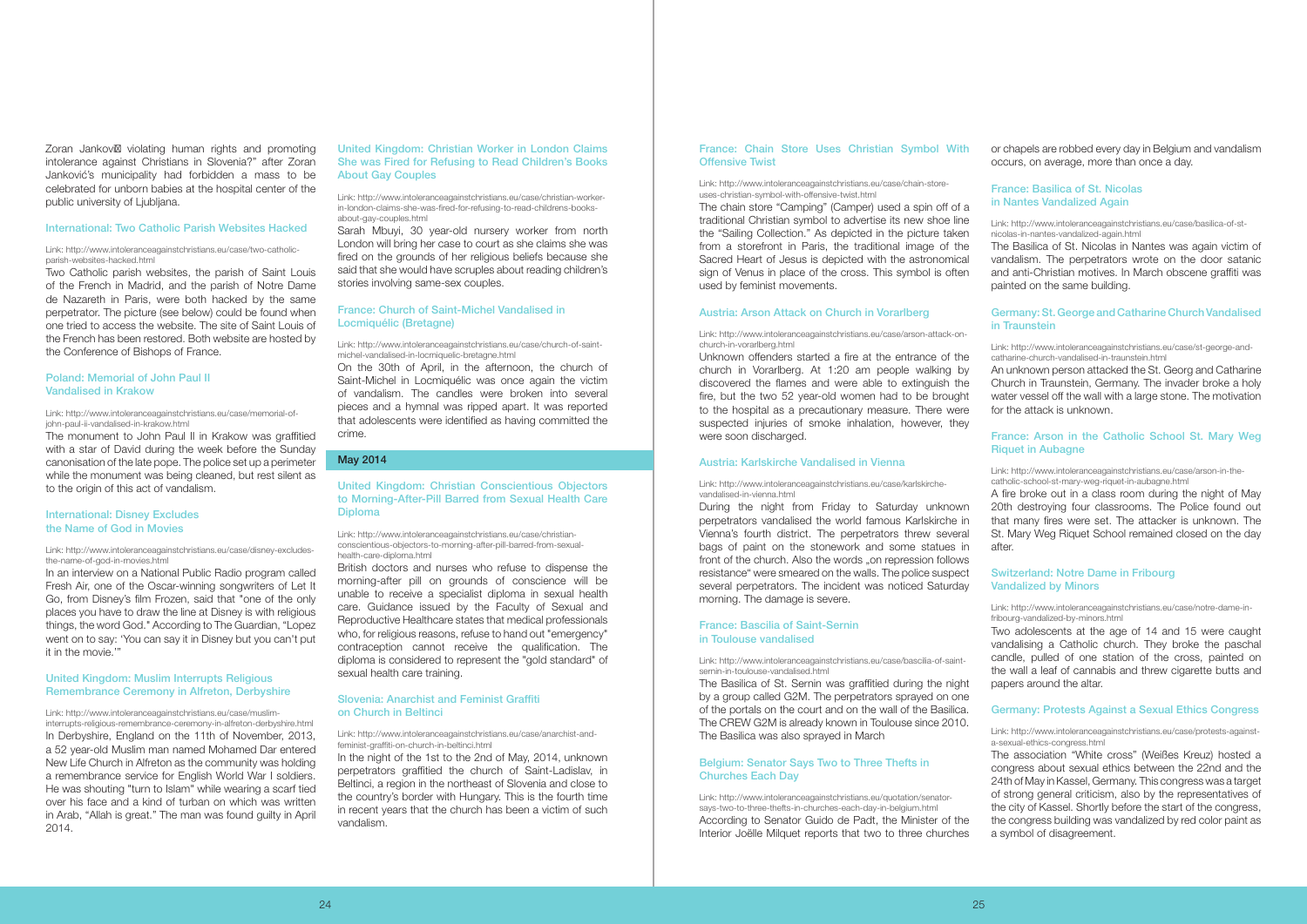loudly that the prayers cannot be heard by others. The attacks happen frequently on Tuesdays when Christians gather to pray in front of a hospital where abortions take place. The insults include: "Go back to your churches!" to "Away, away, with ave Marie" and hurt the feelings of the faithful and violate freedom of assembly.

Police advice people to record a Christian street preacher Mr Michael Overd on a video if he makes offensive remarks as some passers-by in High Street were upset when he expressed his views about homosexuality and sex outside marriage.

#### [United Kingdom: Police Advice 'Record Christian](http://www.intoleranceagainstchristians.eu/case/police-advice-record-christian-street-preacher-to-sue-them.html)  [Street Preacher To Sue Them'](http://www.intoleranceagainstchristians.eu/case/police-advice-record-christian-street-preacher-to-sue-them.html)

#### Link: http://www.intoleranceagainstchristians.eu/case/police-advicerecord-christian-street-preacher-to-sue-them.html

#### [Belgium: Vandalism and Theft in Saint Michael's](http://www.intoleranceagainstchristians.eu/case/vandalism-and-theft-in-saint-michael-s-church-in-leuven.html)  [Church in Leuven](http://www.intoleranceagainstchristians.eu/case/vandalism-and-theft-in-saint-michael-s-church-in-leuven.html)

#### Link: http://www.intoleranceagainstchristians.eu/case/vandalism-andtheft-in-saint-michael-s-church-in-leuven.html

#### [France: Vandalism of Church in Trebes in Languedoc-](http://www.intoleranceagainstchristians.eu/case/vandalism-of-church-in-trebes-in-languedoc-roussillon.html)**[Roussillon](http://www.intoleranceagainstchristians.eu/case/vandalism-of-church-in-trebes-in-languedoc-roussillon.html)**

A Portuguese student destroyed and damaged the interior equipment, among these were counters with leaflets, candles, and he also has thrown two stones at the images of Peter and Paul who were placed in front of the main altar. He also stole money from the poor box. An eye witness called the police but the young man was able to run away.

A bakery is facing legal action for refusing to produce a cake decorated with Sesame Street characters saying 'support gay marriage' on grounds of their religious beliefs. While gay marriage is not legal in Northern Ireland, the equality commission demands from the directors of the bakery to "remedy your illegal discrimination".

#### International: US [Teacher Documents 300 Cases of](http://www.intoleranceagainstchristians.eu/case/us-teacher-documents-300-cases-of-anti-christian-acts-by-gay-activists.html) [Anti-Christian Acts by Gay Activists](http://www.intoleranceagainstchristians.eu/case/us-teacher-documents-300-cases-of-anti-christian-acts-by-gay-activists.html)

Link: http://www.intoleranceagainstchristians.eu/case/us-teacherdocuments-300-cases-of-anti-christian-acts-by-gay-activists.html Robert Oscar Lopez, a teacher for Literature and Classics in Los Angeles, documented 300 cases of overboarding responses of gay activists to opponents. These incidents mainly took place in Europe and the US. Some are directed against Christians, others are more of a political nature. Some cases might seem self-inflicted, many do not.

#### Link: http://www.intoleranceagainstchristians.eu/case/vandalism-ofchurch-in-trebes-in-languedoc-roussillon.html

When the sacristan wanted to close the doors of the curch in Saint-Etienne in Trebes, he had the unpleasant surprise to find candles cut into pieces and scattered inside the ecclesia. Other candels were used to burn documents of the church office in the baptismal font. This was not the first time Saint-Etienne had been vandalized.

#### Italy: Christian Feelings Hurt by Distortion of Last [Supper by RAI-2](http://www.intoleranceagainstchristians.eu/case/christian-feelings-hurt-by-distortion-of-last-supper-by-rai-2.html)

#### July 2014

#### [United Kingdom: \(Northern Ireland\) Bakery Facing](http://www.intoleranceagainstchristians.eu/case/northern-ireland-bakery-facing-legal-action-for-not-support-gay-marriage.html)  [Legal Action For Not Support Gay Marriage](http://www.intoleranceagainstchristians.eu/case/northern-ireland-bakery-facing-legal-action-for-not-support-gay-marriage.html)

Link: http://www.intoleranceagainstchristians.eu/case/northern-irelandbakery-facing-legal-action-for-not-support-gay-marriage.html

#### [Poland: Doctor Fired in Abortion Incident for Refusal](http://www.intoleranceagainstchristians.eu/case/doctor-fired-in-abortion-incident-for-refusal-to-perform-or-refer.html)  [to Perform or Refer](http://www.intoleranceagainstchristians.eu/case/doctor-fired-in-abortion-incident-for-refusal-to-perform-or-refer.html)

Link: http://www.intoleranceagainstchristians.eu/case/doctor-fired-inabortion-incident-for-refusal-to-perform-or-refer.html

Link: http://www.intoleranceagainstchristians.eu/case/nude-womenchained-themselves-to-main-altar-of-madrid-cathedral.html Two nude female activists from the radical feminist group FEMEN chained themself to the base of the crucifix at the main altar of the Cathedral of the Almudena in Madrid, Spain to protest against the limitation of abortion law in Madrid. They started chanting "abortion is sacred" etc.

A Polish doctor was fired from his position as the director of Holy Family Hospital in Warsaw for refusing to perform an abortion on grounds of his conscience and for not referring the mother to a doctor who would do it. Dr. Chazan was dismissed by the mayor of Warsaw, Hanna Gronkiewicz-Waltz.

#### [United Kingdom: \(Northern Ireland\) Arson Attack on a](http://www.intoleranceagainstchristians.eu/case/northern-ireland-arson-attack-on-a-church-in-north-belfast.html)  [Church in North Belfast](http://www.intoleranceagainstchristians.eu/case/northern-ireland-arson-attack-on-a-church-in-north-belfast.html)

Link: http://www.intoleranceagainstchristians.eu/case/northern-irelandarson-attack-on-a-church-in-north-belfast.html

The Catholic church in Newtownabbey has been a target of several hate crimes already. On July 20th, it was an arson attack. The wooden doors of the church were damaged by flammable liquid.

#### August 2014

#### [Germany: Muslim Chechens Attack Christian Syrians](http://www.intoleranceagainstchristians.eu/case/muslim-chechens-attack-christian-syrians-in-berlin-refugee-camp.html)  [In Berlin Refugee Camp](http://www.intoleranceagainstchristians.eu/case/muslim-chechens-attack-christian-syrians-in-berlin-refugee-camp.html)

Link: http://www.intoleranceagainstchristians.eu/case/muslimchechens-attack-christian-syrians-in-berlin-refugee-camp.html

Around 100 Muslim Chechens have beaten Christian Syrians in a refugee camp in Berlin, Marienfeld. The motivation apparantly was religious hate. Five Syrians had to go to the hospital with serious injuries. 80 police men were finally able to get the situation under control, eight Chechens were allegedly taken to the police station for identification.

The Facebook page "Virgin Mary should've aborted" covers images of the unborn Jesus as an abortion victim wearing a crown of thorns and blood flowing from his side while the Virgin Mary smokes a marijuana cigar. The content of this page is mostly anti-Christian, as well as pro-abortion. The statements on this page are spreading defamation and hatred against Christians and Christianity.

#### Link: http://www.intoleranceagainstchristians.eu/case/christianfeelings-hurt-by-distortion-of-last-supper-by-rai-2.html

Italian Christians are hurt by the TV Program "LOL" broadcasted by RAI-2 which shows Jesus, his apostles, and a women at a table having a happy banquet meaning to be the last supper. The wedding music suggest that it was about a marriage between Jesus and the woman, but this misunderstanding clears up when Jesus kisses one of his apostels on the mouth. The broadcast is understood to be a promotion of same sex marriage. Many faithful feel strongly about the images of the last supper, and are hurt by this distortion.

#### June 2014

#### [France: Defamation of and Threat against a Christian](http://www.intoleranceagainstchristians.eu/case/defamation-of-and-threat-against-a-christian-pub-in-paris-by-lgbt-person.html)  [Pub in Paris by LGBT Person](http://www.intoleranceagainstchristians.eu/case/defamation-of-and-threat-against-a-christian-pub-in-paris-by-lgbt-person.html)

Link: http://www.intoleranceagainstchristians.eu/case/defamation-ofand-threat-against-a-christian-pub-in-paris-by-lgbt-person.html Defamations and threats were sprayed on a Christian pub in Paris saying: "Today tags, tomorrow bombs" or "Death to holy fuckers". The claims were signed with LGBT.

#### [Romania: Verbal Attacks on Christianity on Romanian](http://www.intoleranceagainstchristians.eu/case/verbal-attacks-on-christianity-on-romanian-national-television.html)  [National Television](http://www.intoleranceagainstchristians.eu/case/verbal-attacks-on-christianity-on-romanian-national-television.html)

#### Link: http://www.intoleranceagainstchristians.eu/case/verbal-attackson-christianity-on-romanian-national-television.html

In the Epic Show, a one-man show broadcasted on a Rumanian national television, PRIMA TV, the presenter attacked violently Orthodox Christianity. In his speech he expressed among other things: "You, filthy pieces of s<sup>\*\*t</sup>, you want to lie to us regarding the existence of a bearded old man who created the world in 6 days and then got tired"…."you teach our children to cast stones and kill homosexuals"…."when you decide to move your corpses and siege our children in schools to teach them the puke of creationism, wait for us to siege you in your sh\*\*y churches to teach you evolutionism with torches in our hands!"

#### [Spain: Nude Women Chained Themselves to Main](http://www.intoleranceagainstchristians.eu/case/nude-women-chained-themselves-to-main-altar-of-madrid-cathedral.html)  [Altar of Madrid Cathedral](http://www.intoleranceagainstchristians.eu/case/nude-women-chained-themselves-to-main-altar-of-madrid-cathedral.html)

#### [Austria: Left Wing Activists Block Registered Pro-](http://www.intoleranceagainstchristians.eu/case/left-wing-activists-block-registered-pro-family-demonstration-in-vienna.html)[Family Demonstration in Vienna](http://www.intoleranceagainstchristians.eu/case/left-wing-activists-block-registered-pro-family-demonstration-in-vienna.html)

Link: http://www.intoleranceagainstchristians.eu/case/left-wingactivists-block-registered-pro-family-demonstration-in-vienna.html On June 14th, approximately 200 left wing activists hindered a pro-family demonstration of about 50 Christians to proceed on the registered route. After the police unsuccessfully tried to persuade the left wing activists to leave, they took their names. Five activists who refused to

show their ID were briefly arrested.

#### [France: Vandalism at St. Clement Church in Nantes](http://www.intoleranceagainstchristians.eu/case/vandalism-at-st-clement-church-in-nantes.html)

Link: http://www.intoleranceagainstchristians.eu/case/vandalism-at-stclement-church-in-nantes.html

On 14th June 2014, anonymous vandalists spraypainted the portal of St. Clement inscription: "Help thy neighbor?"

#### [Germany: Vandalism at St. Oswald](http://www.intoleranceagainstchristians.eu/case/vandalism-at-st-oswald-church-in-traunstein.html)  [Church in Traunstein](http://www.intoleranceagainstchristians.eu/case/vandalism-at-st-oswald-church-in-traunstein.html)

#### Link: http://www.intoleranceagainstchristians.eu/case/vandalism-at-stoswald-church-in-traunstein.html

An unknown person vandalised the church where Pope emeritus Benedict XVI celebrated his first mass as a Catholic priest in Traunstein, Germany. The perpetrator destroyed a statue of an angel and took off pieces of the altar. An arm and a foot of the corpus of the crucifix on the tabernacle were also broken off. The motivation of this attack is unknown. The motivation of this attack is unknown.

#### [International: Anti-Christian Facebook Page Hurts](http://www.intoleranceagainstchristians.eu/case/anti-christian-facebook-page-hurts-feelings-of-faithful.html)  [Feelings of Faithful](http://www.intoleranceagainstchristians.eu/case/anti-christian-facebook-page-hurts-feelings-of-faithful.html)

#### Link: http://www.intoleranceagainstchristians.eu/case/anti-christianfacebook-page-hurts-feelings-of-faithful.html

#### [Italy: Pro-Life Christians Insulted by Pro-Choice](http://www.intoleranceagainstchristians.eu/case/pro-life-christians-insulted-by-pro-choice-demonstrators-in-bologna.html)  [Demonstrators in Bologna](http://www.intoleranceagainstchristians.eu/case/pro-life-christians-insulted-by-pro-choice-demonstrators-in-bologna.html)

Link: http://www.intoleranceagainstchristians.eu/case/pro-lifechristians-insulted-by-pro-choice-demonstrators-in-bologna.html The Christian community "Papa Giovanni XXIII" prays every Tuesday in front of a hospital in Bologna to raise a voice for unborn life. At the same time left wing activists try to counter the manifestation by insulting their religion and singing so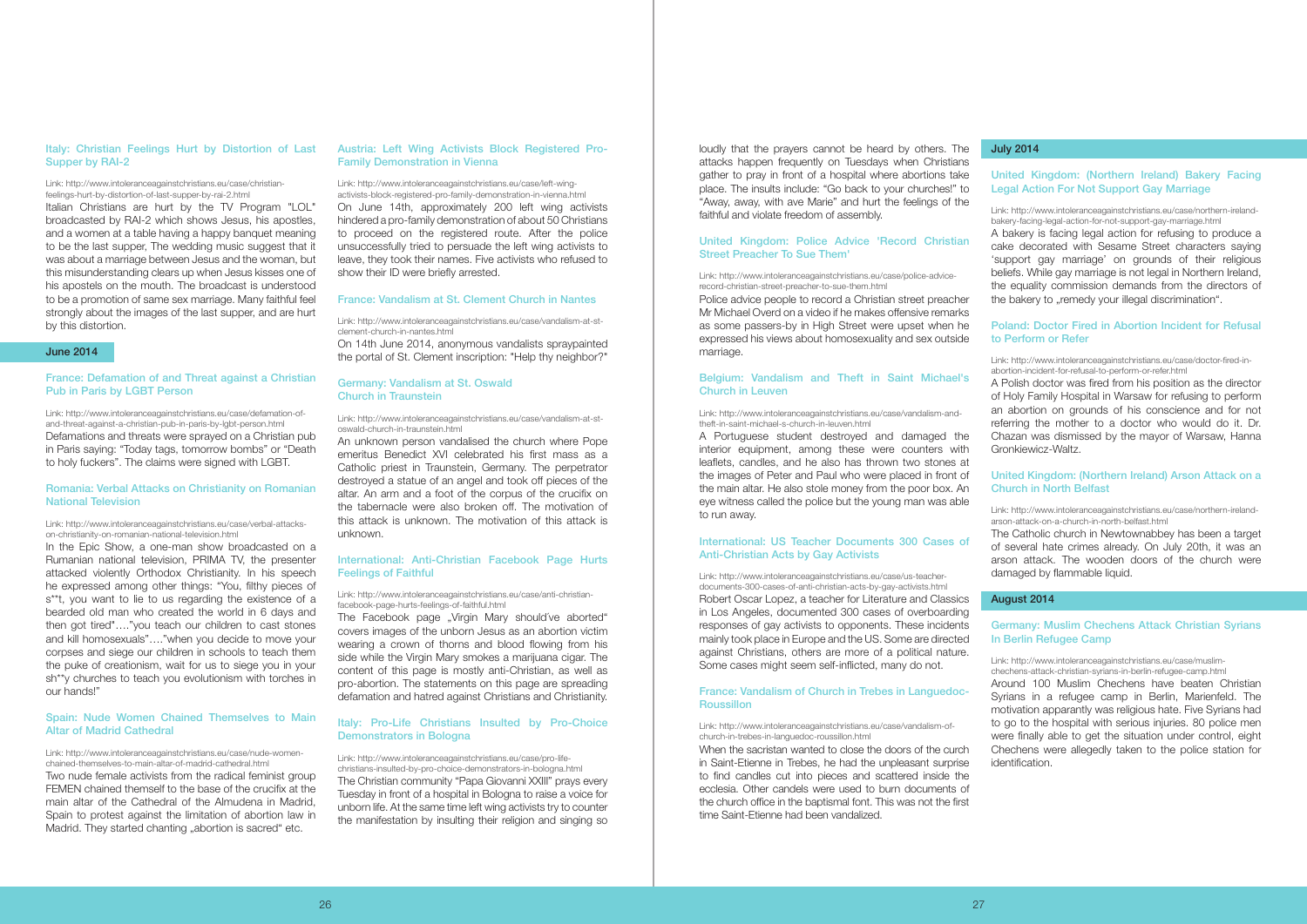#### [Germany: Pro-Life-Activists Called "Conservative](http://www.intoleranceagainstchristians.eu/case/pro-life-activists-called-conservative-dirt-by-german-left-wing-party.html) [Dirt" by German Left Wing Party](http://www.intoleranceagainstchristians.eu/case/pro-life-activists-called-conservative-dirt-by-german-left-wing-party.html)

#### Link: http://www.intoleranceagainstchristians.eu/case/pro-life-activistscalled-conservative-dirt-by-german-left-wing-party.html

The regional council of the Left party in Türingen (Landesvorstand der Linken Thüringens) called the March for life organized every year by the national association of right to life as ..an anti-feminist, anti-emancipatory and conservative dirt".

#### [Italy: Attack Against a Nigerian Christian Woman](http://www.intoleranceagainstchristians.eu/case/attack-against-a-nigerian-christian-woman.html)

#### Link: http://www.intoleranceagainstchristians.eu/case/attack-against-anigerian-christian-woman.html

A Muslim from Mali living in Italy was arrested for a physical attack at a Christian Nigerian woman in Italy. The Nigerian woman had been threatened with death because she was wearing a chain with a cross, later on she was stabbed and needed to be hospitalized with serious injuries.

#### [Germany: Attack at a Church in Berlin and at Christians](http://www.intoleranceagainstchristians.eu/case/attack-at-a-church-in-berlin-and-at-christians-assembled-in-march-for-life.html) [Assembled in March for Life](http://www.intoleranceagainstchristians.eu/case/attack-at-a-church-in-berlin-and-at-christians-assembled-in-march-for-life.html)

#### Link: http://www.intoleranceagainstchristians.eu/case/attack-at-achurch-in-berlin-and-at-christians-assembled-in-march-for-life.html A church in Berlin was seriously damaged because it offered its premises for abortion opponents. Also the Christians peacefully assembled at the so called "March for life" – a pro life manifestation in Berlin became targets of variety of attacks. Several German politicians criticized the event and described attending Christians as "religious fundamentalists".

#### [Croatia: School Director Criticized for Displaying](http://www.intoleranceagainstchristians.eu/case/school-director-criticized-for-displaying-madonna-at-school.html)  [Madonna at School](http://www.intoleranceagainstchristians.eu/case/school-director-criticized-for-displaying-madonna-at-school.html)

#### Link: http://www.intoleranceagainstchristians.eu/case/school-directorcriticized-for-displaying-madonna-at-school.html

The Director of a primary school was heavily criticized for displaying a 1,2m high statue of Holy Mary in a hall of his school. It is claimed it infringes the principle of state secularity and the separation of state and church.

#### [Italy: Cross Removed from Cemetery's Gate](http://www.intoleranceagainstchristians.eu/case/cross-removed-from-cemetery-s-gate.html)

#### Link: http://www.intoleranceagainstchristians.eu/case/cross-removedfrom-cemetery-s-gate.html

The municipality of Crotone has planned replacement of the entrance gate to a cemetery. At this moment there is a new gate but without a cross, officially not to disturb the sensitivity of Muslims and other non-Christian religions.

#### [Germany: Pharmacy in Neukölln Vandalized for](http://www.intoleranceagainstchristians.eu/case/pharmacy-in-neukoelln-vandalized-for-refusal-to-sell-morning-after-pill.html)  [Refusal to Sell "Morning-After-Pill"](http://www.intoleranceagainstchristians.eu/case/pharmacy-in-neukoelln-vandalized-for-refusal-to-sell-morning-after-pill.html)

Link: http://www.intoleranceagainstchristians.eu/case/pharmacy-inneukoelln-vandalized-for-refusal-to-sell-morning-after-pill.html

In the night from 25th to 26th September a pharmacy in Neukölln was vandalized because of the owner's refusal to sell the morning after pill. Pharmacist Andreas Kersten refers to reasons of his conscience. The show window and the entrance room were painted all over by red color, the damage amounts to more than 500 Euro.

#### October 2014

#### [Austria: Threat to Christians in Graffiti in Vienna](http://www.intoleranceagainstchristians.eu/case/threat-to-christians-in-graffiti-in-vienna.html)

Link: http://www.intoleranceagainstchristians.eu/case/threat-tochristians-in-graffiti-in-vienna.html

A graffiti on the ground on a popular walkers' and bikers' promenade outside Augarten park reads: "Occupy all churches. We will rise." (Besetzt alle Kirchen. We will rise." This is an outright threat to Christians in Vienna.

#### [Germany: Church Set on Fire in Berlin](http://www.intoleranceagainstchristians.eu/case/church-set-on-fire-in-berlin.html)

Link: http://www.intoleranceagainstchristians.eu/case/church-set-onfire-in-berlin.html

A Coptic church in Berlin was set on fire by yet unknown perpetrators in the early morning hours of October 4th. A dustbin was moved to the main door of the church and set on fire. The fire spread from the dustbin to the historical wooden door which was seriously damaged.

#### [Italy: Priest Hospitalized After Attack During Silent](http://www.intoleranceagainstchristians.eu/case/priest-hospitalized-after-attack-during-silent-pro-family-manifestation-in-rovereto.html)  [Pro-Family Manifestation in Rovereto](http://www.intoleranceagainstchristians.eu/case/priest-hospitalized-after-attack-during-silent-pro-family-manifestation-in-rovereto.html)

Link: http://www.intoleranceagainstchristians.eu/case/priesthospitalized-after-attack-during-silent-pro-family-manifestation-inrovereto.html

On Sunday, 5th of October, silent demonstrations against "gay marriage" took place throughout Italy under the name "standing sentinels" ("Sentinelle in Piedi"). During the gathering in Rovereto a group of anarchists demanded that the Sentinels leave and started to attack them. Two people, a priest and a young woman, had to been taken to hospital.

#### [Germany: Arson Attack on the Coptic Orthodox](http://www.intoleranceagainstchristians.eu/case/arson-attack-on-the-coptic-orthodox-church-in-lichtenberg-berlin.html)  [Church in Lichtenberg, Berlin](http://www.intoleranceagainstchristians.eu/case/arson-attack-on-the-coptic-orthodox-church-in-lichtenberg-berlin.html)

Link: http://www.intoleranceagainstchristians.eu/case/arson-attack-onthe-coptic-orthodox-church-in-lichtenberg-berlin.html

In the early morning, unknown men pushed and lit a garbage can in front of the entrance of the Church of St. Anthony in Lichtenberg in Berlin. The fire spread to the oak door of the church. Fortunately, firefighters could prevent

#### [France: Vandalism against Sisters of the Lamb in](http://www.intoleranceagainstchristians.eu/case/vandalism-against-sisters-of-the-lamb-in-bethune.html)  [Béthune](http://www.intoleranceagainstchristians.eu/case/vandalism-against-sisters-of-the-lamb-in-bethune.html)

#### Link: http://www.intoleranceagainstchristians.eu/case/vandalismagainst-sisters-of-the-lamb-in-bethune.html

On Saturday, 9th August 2014, nuns of the Dominican Congregation the Sisters of the Lamb discovered that a caravan located in their premises that had been provided by a donor for various projects had been seriously vandalised. All of their tools were scattered on the floor, boxes of nails were overturned, there were several holes drilled in the roof, cabinets were ransacked etc. Books were piled under a bush indicating that the vandals were about to set a fire. Inscriptions on the door (their handwriting) give evidence that the vandals were probably young people.

#### [Germany: Christian Asylum Seekers Mobbed by](http://www.intoleranceagainstchristians.eu/case/christian-asylum-seekers-mobbed-by-muslim-aslyum-seekers.html)  [Muslim Aslyum Seekers](http://www.intoleranceagainstchristians.eu/case/christian-asylum-seekers-mobbed-by-muslim-aslyum-seekers.html)

#### Link: http://www.intoleranceagainstchristians.eu/case/christian-asylumseekers-mobbed-by-muslim-aslyum-seekers.html

Christians seeking asylum in Germany are reported to suffer anti-Christian attacks in homes for asylum seekers. Victims claim to be verbally abused and beaten by Muslim asylum seekers.

#### [United Kingdom: Travelodge Removes Bibles from](http://www.intoleranceagainstchristians.eu/case/travelodge-removes-bibles-from-hotel-rooms-in-britain.html)  [Hotel Rooms in Britain](http://www.intoleranceagainstchristians.eu/case/travelodge-removes-bibles-from-hotel-rooms-in-britain.html)

#### Link: http://www.intoleranceagainstchristians.eu/case/travelodgeremoves-bibles-from-hotel-rooms-in-britain.html

One of biggest hotel chains in Britain, Travelodge, has decided to remove Bibles from the hotel rooms to avoid upsetting non-Christians. Travelodge bases its decision on 'diversity reasons' and explains that the country has become increasingly multicultural.

#### [France: Theft of Consecrated Hosts at a Pilgrims'](http://www.intoleranceagainstchristians.eu/case/theft-of-consecrated-hosts-at-a-pilgrims-hostel-in-la-roche-sur-foron.html)  [Hostel in La Roche-sur-Foron](http://www.intoleranceagainstchristians.eu/case/theft-of-consecrated-hosts-at-a-pilgrims-hostel-in-la-roche-sur-foron.html)

Link: http://www.intoleranceagainstchristians.eu/case/theft-ofconsecrated-hosts-at-a-pilgrims-hostel-in-la-roche-sur-foron.html The renowned Christian pilgrims' hostel Benite-Fontaine in La Roche-sur-Foron in France was burglarized during the night from 16th to 17th August 2014. Bottles of communion wine were drunk and the consecrated hosts were stolen from the tabernacle.

#### [Belgium: Church in Liege Repeatedly Vandalized](http://www.intoleranceagainstchristians.eu/case/church-in-liege-repeatedly-vandalized.html)

#### Link: http://www.intoleranceagainstchristians.eu/case/church-in-liegerepeatedly-vandalized.html

The Saint-Pierre Church of the Province and the Diocese of Liege in Belgium was vandalized again. Stones were thrown through the windows of the church breaking ten of them. A trunk with candle offerings was also broken again.

#### [Belgium: St-Pierre Church in Liege Vandalized Again](http://www.intoleranceagainstchristians.eu/case/st-pierre-church-in-liege-vandalized-again.html)

#### Link: http://www.intoleranceagainstchristians.eu/case/st-pierre-churchin-liege-vandalized-again.html

Saint-Pierre Church of the province and the Diocese of Liege in Belgium was vandalized once more. Stones were thrown into the windows of the church and ten of them have been broken. Beside, a trunk with candle offerings was broken into.

#### [Austria: Vandalism of a Statue of Christ in Krems](http://www.intoleranceagainstchristians.eu/case/vandalism-of-a-statue-of-christ-in-krems.html)

#### Link: http://www.intoleranceagainstchristians.eu/case/vandalism-of-astatue-of-christ-in-krems.html

An unidentified vandal destroyed a Calvary statue of Christ on the Mount of Olives of 200 kg weight in the Piaristen church in Krems. The damage amounts to 5.000 Euro. A similar act of vandalism took place 9 years ago, when a vandal was caught and condemned by court.

#### September 2014

#### [United Kingdom: Marriage Registrar Dismissed](http://www.intoleranceagainstchristians.eu/case/marriage-registrar-dismissed-for-refusing-to-perform-same-sex-ceremony-but-subsequently-reinstated.html%0D)  [for Refusing to Perform Same-sex Ceremony But](http://www.intoleranceagainstchristians.eu/case/marriage-registrar-dismissed-for-refusing-to-perform-same-sex-ceremony-but-subsequently-reinstated.html%0D)  [Subsequently Reinstated](http://www.intoleranceagainstchristians.eu/case/marriage-registrar-dismissed-for-refusing-to-perform-same-sex-ceremony-but-subsequently-reinstated.html%0D)

Link: http://www.intoleranceagainstchristians.eu/case/marriageregistrar-dismissed-for-refusing-to-perform-same-sex-ceremony-butsubsequently-reinstated.html

A Christian registrar was dismissed for indicating she would not be willing to perform same-sex marriages. Finally, she was reinstated after a successful appeal in which it was ruled that her employer had failed to take a "balanced view" of her religious beliefs.

#### [Austria: Vandalism and Death Threats at](http://www.intoleranceagainstchristians.eu/case/vandalism-and-death-threats-at-church-in-leoben.html)  [Church in Leoben](http://www.intoleranceagainstchristians.eu/case/vandalism-and-death-threats-at-church-in-leoben.html)

#### Link: http://www.intoleranceagainstchristians.eu/case/vandalism-anddeath-threats-at-church-in-leoben.html

The Stadtpfarrkirche, the main city parish church, of Leoben was vandalised and damaged in the afternoon of Tuesday, Sept. 2nd. The perpetrators ripped apart paintings, and destroyed crosses and candle holders. The altar was displaced despites its heavy weight, and on the altar cross the writing "death to priests" was smeared. The parish priest was also personally threatened with the smeared words "Priest go home, otherwise we will burn down your church." A woman was identified a few days later who claims that voices told her to vandalize the church.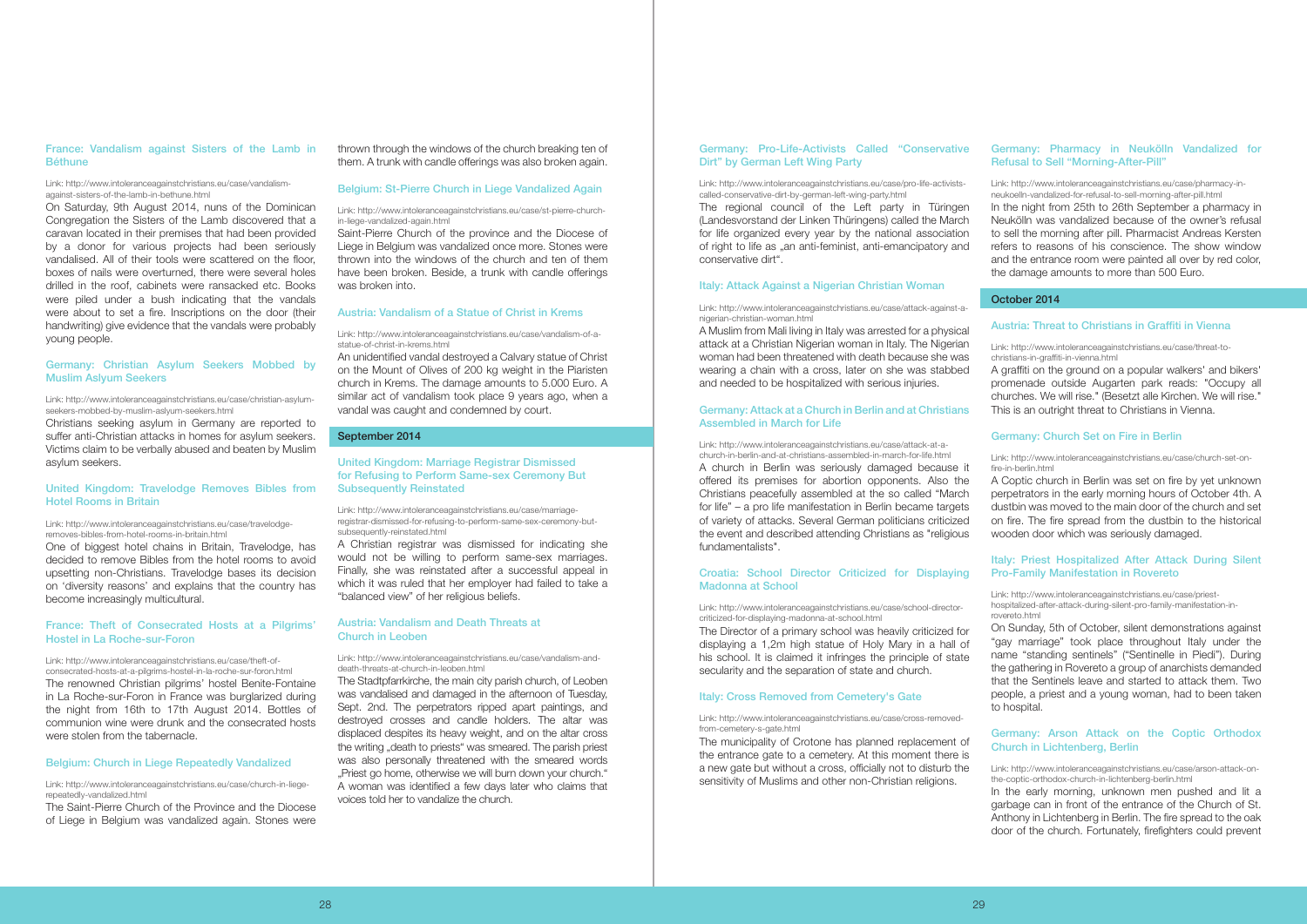#### [Sweden: Internat'l Human Trafficking Conference](http://www.intoleranceagainstchristians.eu/case/internatl-human-trafficking-conference-cancelled-because-organizer-is-christian-abortion-opponent.html)  [Cancelled Because Organizer Is Christian Abortion](http://www.intoleranceagainstchristians.eu/case/internatl-human-trafficking-conference-cancelled-because-organizer-is-christian-abortion-opponent.html)  **[Opponent](http://www.intoleranceagainstchristians.eu/case/internatl-human-trafficking-conference-cancelled-because-organizer-is-christian-abortion-opponent.html)**

the fire from spreading. Nevertheless, the entrance area of the church had been badly damaged.

Link: http://www.intoleranceagainstchristians.eu/case/internatl-humantrafficking-conference-cancelled-because-organizer-is-christianabortion-opponent.html

An international conference about human rights and human trafficking in Sweden and Europe was cancelled three days before it was supposed to take place by the Uppsala University. The reason was an article published in the Swedish newspaper "Aftonbladet" exposing Scandinavian Human Rights Lawyers, and their President, Mrs. Ruth Nordström, as a defender of unborn life and freedom of conscience.

#### [Kosovo: Islamist Graffiti on a Monastery in Kosovo](http://www.intoleranceagainstchristians.eu/case/islamist-graffiti-on-a-monastery-in-kosovo.html)

Link: http://www.intoleranceagainstchristians.eu/case/islamist-graffition-a-monastery-in-kosovo.html

A graffiti in support of the Islamic State of Iraq and Syria (ISIS) and the Albanian National Army (AKSh) appeared on the gate of monastery Visoki Decani in Kosovo on 13th October early in the morning. Another such graffiti were found on some of the buildings inside the compound of the medieval monastery protected by UNESCO.

#### [Spain: Anti-Church Exhibit in Madrid Museum](http://www.intoleranceagainstchristians.eu/case/anti-church-exhibit-in-madrid-museum.html)

#### Link: http://www.intoleranceagainstchristians.eu/case/anti-churchexhibit-in-madrid-museum.html

The Spanish museum of modern and contemporary art exhibits a rather peculiar piece: matches with a sign reading "The only church that illuminates is a burning one". This slogan had also been painted by vandals on the walls of the churches all over the country. The matches also say: "Contribute!" and there is a picture of a church in flames on the box of matches.

#### November 2014

#### [United Kingdom: Pensioner Dismissed from Red](http://www.intoleranceagainstchristians.eu/case/pensioner-dismissed-from-red-cross-after-protesting-same-sex-marriage.html)  [Cross After Protesting Same-sex Marriage](http://www.intoleranceagainstchristians.eu/case/pensioner-dismissed-from-red-cross-after-protesting-same-sex-marriage.html)

Link: http://www.intoleranceagainstchristians.eu/case/pensionerdismissed-from-red-cross-after-protesting-same-sex-marriage.html 71-years-old Bryan Barkley was dismissed from the British Red Cross after his one-man protest in front of his church holding a placard saying "No same sex marriage" and "No redefinition of marriage". His views were found incompatible with the principles of impartiality and neutrality of Red Cross.

#### [France: Topless Protest in the Strasbourg Cathedral](http://www.intoleranceagainstchristians.eu/case/topless-protest-in-the-strasbourg-cathedral-against-visit-of-pope-in-the-ebservatory)  [against Visit of Pope in the European Parliament](http://www.intoleranceagainstchristians.eu/case/topless-protest-in-the-strasbourg-cathedral-against-visit-of-pope-in-the-ebservatory)

Link: http://www.intoleranceagainstchristians.eu/case/topless-protestin-the-strasbourg-cathedral-against-visit-of-pope-in-the-ebservatory An activist of the feminist group "Femen" climbed the altar in Strasbourg's cathedral topless and waved the EU flag. The words "Anti-Secular Europe," were written across her breasts, and "The Pope is Not a Politician" on her back.

#### [Germany: Christmas Market Named "Winter Festival"](http://www.intoleranceagainstchristians.eu/case/christmas-market-named-winter-festival-by-law-in-kreuzberg-berlin.html)  [by Law in Kreuzberg, Berlin](http://www.intoleranceagainstchristians.eu/case/christmas-market-named-winter-festival-by-law-in-kreuzberg-berlin.html)

Link: http://www.intoleranceagainstchristians.eu/case/christmasmarket-named-winter-festival-by-law-in-kreuzberg-berlin.html Local Parliament in Kreuzberg district of Berlin states that "The district office agrees upon a principle that, there is no permission to be granted for the events of religious communities in the public space". As a result, the previously called "Weihnnachtmarkt" (Christmas market) is from now on to be called "Winterfest" (winter festival).

#### December 2014

#### [Austria: Services in St. Stephan's Cathedral Interrupted](http://www.intoleranceagainstchristians.eu/case/services-in-st-stephans-cathedral-interrupted-by-protest.html)  [by Protest](http://www.intoleranceagainstchristians.eu/case/services-in-st-stephans-cathedral-interrupted-by-protest.html)

#### Link: http://www.intoleranceagainstchristians.eu/case/services-in-ststephans-cathedral-interrupted-by-protest.html

When Cardinal Schönborn was about to read the gospel in the liturgy of festivity of December 8th in St. Stephan's cathedral, a performance artist stepped in front of the altar for a minute of silence dressed in read. Afterwards he marched out of the church together with about 20 activists to hand out leaflets picturing a nacked nun eating icecream to protest celibacy. Police investigate on grounds of a violation of freedom of religious practice.

#### [Austria: Wayside Cross Motersawed by Muslim](http://www.intoleranceagainstchristians.eu/case/wayside-cross-motersawed-by-muslim.html)

Link: http://www.intoleranceagainstchristians.eu/case/wayside-crossmotersawed-by-muslim.html

An old wayside crucifix with corpus was cut down with a motor saw in Groß-Enzersdorf, Lower Austria. A Muslim of Egyptian origin whose property was located close to the cross said that he it had "annoyed him". The cross had been a destination for pilgrimages for over 60 years.

#### [Germany: Rioting at Christmas Service at Catholic](http://www.intoleranceagainstchristians.eu/case/rioting-at-christmas-service-at-catholic-church-in-rheydt.html)  [Church in Rheydt](http://www.intoleranceagainstchristians.eu/case/rioting-at-christmas-service-at-catholic-church-in-rheydt.html)

Link: http://www.intoleranceagainstchristians.eu/case/rioting-atchristmas-service-at-catholic-church-in-rheydt.html Four children and one teenager rioted at a Christmas service at Our Lady's Catholic church in Rheydt close to Mönchengladbach. They entered the service and yelled: "Scheiß-Christen" (shit Christians). Several news outlets reported that the congregation had identified the youth as young Muslim.

#### [France: Devastation of the Nativity Scene in Pecq](http://www.intoleranceagainstchristians.eu/case/devastation-of-the-nativity-scene-in-pecq.html)

Link: http://www.intoleranceagainstchristians.eu/case/devastation-ofthe-nativity-scene-in-pecq.html

The Nativity Scene at the parish church of St. Wandrille in Pecq was severely vandalized by unknown perpetrators. The Holy Family and the cradle were stolen.

#### [France: Church in Aisne Vandalized and Desecrated](http://www.intoleranceagainstchristians.eu/case/church-in-aisne-vandalized-and-desecrated.html)

#### Link: http://www.intoleranceagainstchristians.eu/case/church-in-aisnevandalized-and-desecrated.html

The Church of St. Hilary of Berry-au-Bac in Aisne was devastated by vandals. The perpetrators have not only stolen valuable things, but also vandalized, defiled and profaned holy items of the church, including the church's tabernacles. The vandals remain unknown.

#### [International: Topless Protester Lifts Baby Jesus From](http://www.intoleranceagainstchristians.eu/case/topless-protester-lifts-baby-jesus-from-vatican-nativity-scene.html)  [Vatican Nativity Scene](http://www.intoleranceagainstchristians.eu/case/topless-protester-lifts-baby-jesus-from-vatican-nativity-scene.html)

#### Link: http://www.intoleranceagainstchristians.eu/case/toplessprotester-lifts-baby-jesus-from-vatican-nativity-scene.html

A woman of the activist group Femen disrupted the nativity scene in St. Peter's Square in Vatican City. The topless woman had 'God is a Woman' written on her torso. She stole a figurine of baby Jesus which had been unveiled by the pope the day before. The woman rushed to the manger in the center of the square, grabbed the Jesus figurine, and raised it above her head while shouting slogans against the Catholic Church. Police intervened.